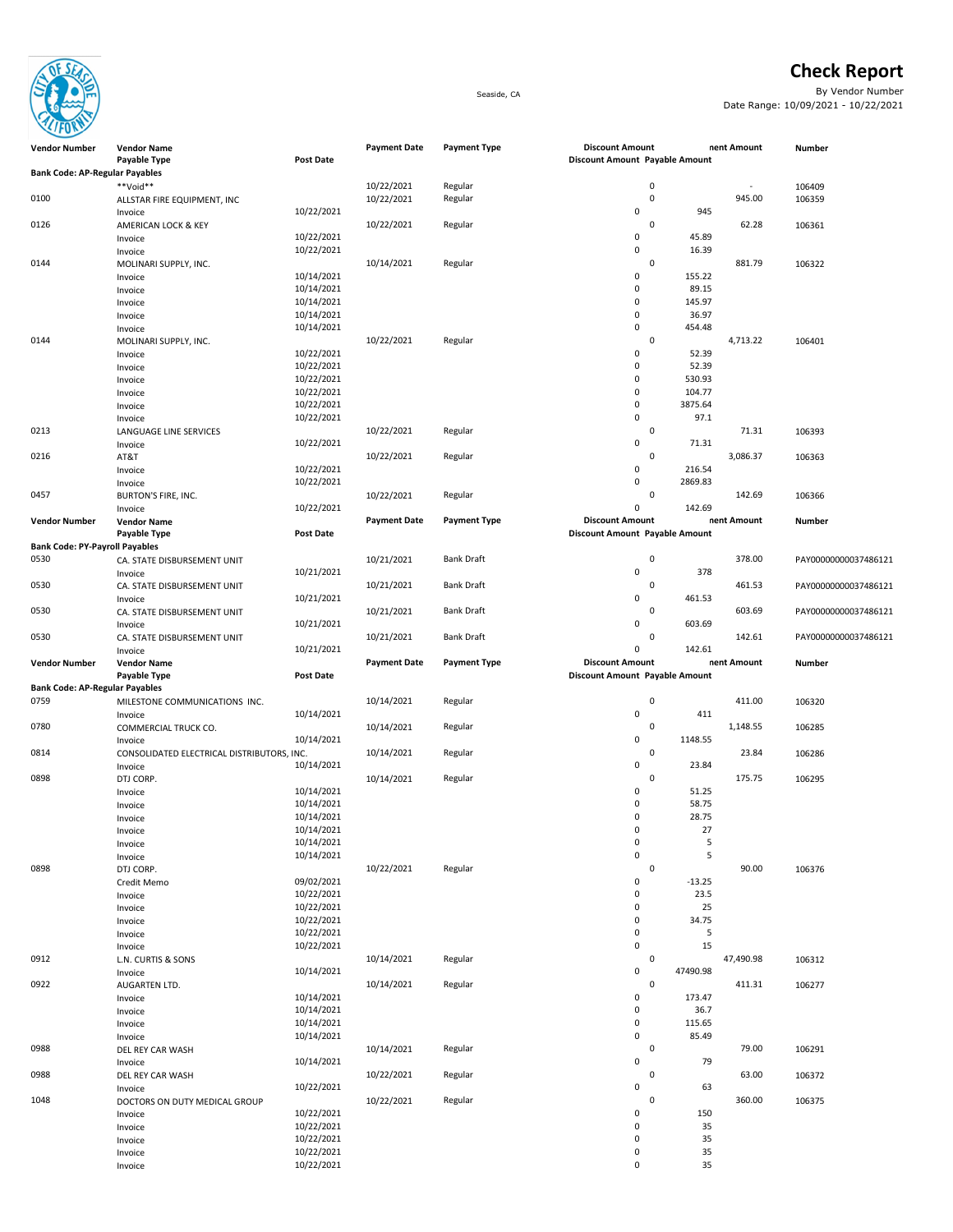|                      | Invoice                                             | 10/22/2021               |                     |                     | 0                                     | 35                  |             |        |
|----------------------|-----------------------------------------------------|--------------------------|---------------------|---------------------|---------------------------------------|---------------------|-------------|--------|
|                      | Invoice                                             | 10/22/2021               |                     |                     | 0                                     | 35                  |             |        |
| 1152                 | THE ABY MANUFACTURING GROUP INC.                    |                          | 10/14/2021          | Regular             |                                       | $\mathbf 0$         | 145.00      | 106346 |
|                      | Invoice                                             | 10/14/2021               |                     |                     | 0                                     | 145                 |             |        |
| 1152                 | THE ABY MANUFACTURING GROUP INC.                    | 10/22/2021               | 10/22/2021          | Regular             | 0                                     | 0<br>315.17         | 450.42      | 106428 |
|                      | Invoice<br>Invoice                                  | 10/22/2021               |                     |                     | 0                                     | 135.25              |             |        |
| 1188                 | FERGUSON US HOLDINGS, INC.                          |                          | 10/22/2021          | Regular             |                                       | $\mathbf 0$         | 73.06       | 106380 |
|                      | Invoice                                             | 10/22/2021               |                     |                     | 0                                     | 73.06               |             |        |
| 1334                 | JOHN C GEMMA                                        |                          | 10/22/2021          | Regular             |                                       | 0                   | 52,703.29   | 106391 |
|                      | Invoice                                             | 10/22/2021               |                     |                     | 0                                     | 52703.29            |             |        |
| <b>Vendor Number</b> | <b>Vendor Name</b>                                  |                          | <b>Payment Date</b> | <b>Payment Type</b> | <b>Discount Amount</b>                |                     | nent Amount | Number |
|                      | Payable Type                                        | <b>Post Date</b>         |                     |                     | Discount Amount Payable Amount        |                     |             |        |
| 1391                 | <b>GRANITE CONSTRUCTION COMPANY</b>                 |                          | 10/14/2021          | Regular             |                                       | 0                   | 189.44      | 106302 |
|                      | Invoice                                             | 10/14/2021               |                     |                     | 0                                     | 189.44<br>0         |             |        |
| 1392                 | <b>GRANITE ROCK COMPANY</b>                         | 10/14/2021               | 10/14/2021          | Regular             | 0                                     | 137.44              | 137.44      | 106303 |
| 1509                 | Invoice<br>THE MONTEREY COUNTY HERALD               |                          | 10/14/2021          | Regular             |                                       | 0                   | 279.04      | 106347 |
|                      | Invoice                                             | 10/14/2021               |                     |                     | 0                                     | 279.04              |             |        |
| 1569                 | <b>HOPE SERVICES</b>                                |                          | 10/22/2021          | Regular             |                                       | $\pmb{0}$           | 3,016.65    | 106385 |
|                      | Invoice                                             | 10/22/2021               |                     |                     | 0                                     | 3016.65             |             |        |
| 1615                 | ANTHONY J. NOCITA                                   |                          | 10/22/2021          | Regular             |                                       | $\pmb{0}$           | 7,600.00    | 106362 |
|                      | Invoice                                             | 10/22/2021               |                     |                     | 0                                     | 7600                |             |        |
| 1743                 | ORION DISTRIBUTING INC.                             |                          | 10/14/2021          | Regular             |                                       | $\pmb{0}$           | 4.49        | 106331 |
|                      | Invoice                                             | 10/14/2021               |                     |                     | 0                                     | 4.49<br>$\mathbf 0$ | 720.00      |        |
| 2117                 | MATTESON & BEERS TOWING, LLC<br>Invoice             | 10/22/2021               | 10/22/2021          | Regular             | 0                                     | 720                 |             | 106397 |
| 2184                 | MISSION LINEN SUPPLY                                |                          | 10/22/2021          | Regular             |                                       | 0                   | 86.70       | 106399 |
|                      | Invoice                                             | 10/22/2021               |                     |                     | 0                                     | 86.7                |             |        |
| 2186                 | MISSION UNIFORM SERVICE                             |                          | 10/14/2021          | Regular             |                                       | 0                   | 807.56      | 106321 |
|                      | Invoice                                             | 10/14/2021               |                     |                     | 0                                     | 445.62              |             |        |
|                      | Invoice                                             | 10/14/2021               |                     |                     | 0                                     | 109.05              |             |        |
|                      | Invoice                                             | 10/14/2021               |                     |                     | 0                                     | 38.56               |             |        |
|                      | Invoice                                             | 10/14/2021               |                     |                     | 0                                     | 66                  |             |        |
|                      | Invoice                                             | 10/14/2021               |                     |                     | 0<br>0                                | 39.9<br>108.43      |             |        |
| 2186                 | Invoice<br>MISSION UNIFORM SERVICE                  | 10/14/2021               | 10/22/2021          | Regular             |                                       | $\pmb{0}$           | 729.10      | 106400 |
|                      | Invoice                                             | 10/22/2021               |                     |                     | 0                                     | 445.62              |             |        |
|                      | Invoice                                             | 10/22/2021               |                     |                     | 0                                     | 109.05              |             |        |
|                      | Invoice                                             | 10/22/2021               |                     |                     | 0                                     | 66                  |             |        |
|                      | Invoice                                             | 10/22/2021               |                     |                     | 0                                     | 108.43              |             |        |
| 2205                 | MONTEREY CO. CONVENTION & VISITOR'S BUREAU          |                          | 10/22/2021          | Regular             |                                       | $\mathbf 0$         | 39,000.00   | 106405 |
|                      | Invoice                                             | 10/22/2021               |                     |                     | 0                                     | 19500               |             |        |
|                      | Invoice                                             | 10/22/2021               |                     |                     | 0                                     | 19500               |             |        |
| 2234                 | MONTEREY BAY AIR RESOURCES DISTRICT                 |                          | 10/14/2021          | Regular             |                                       | $\pmb{0}$           | 661.00      | 106324 |
| 2236                 | Invoice                                             | 10/14/2021               |                     |                     | 0                                     | 661<br>0            | 1,717.11    |        |
|                      | MBS BUSINESS SYSTEMS<br>Invoice                     | 10/14/2021               | 10/14/2021          | Regular             | 0                                     | 1717.11             |             | 106318 |
| 2236                 | MBS BUSINESS SYSTEMS                                |                          | 10/22/2021          | Regular             |                                       | $\pmb{0}$           | 98.01       | 106398 |
|                      | Invoice                                             | 10/22/2021               |                     |                     | 0                                     | 98.01               |             |        |
| 2238                 | MONTEREY BAY PEST CONTROL                           |                          | 10/14/2021          | Regular             |                                       | 0                   | 375.00      | 106327 |
|                      | Invoice                                             | 10/14/2021               |                     |                     | 0                                     | 375                 |             |        |
| 2238                 | MONTEREY BAY PEST CONTROL                           |                          | 10/22/2021          | Regular             |                                       | $\mathbf 0$         | 227.00      | 106404 |
|                      | Invoice                                             | 10/22/2021               |                     |                     | 0                                     | 65                  |             |        |
|                      | Invoice                                             | 10/22/2021               |                     |                     | 0                                     | 62                  |             |        |
|                      | Invoice                                             | 10/22/2021               |                     |                     | 0                                     | 100<br>$\mathbf 0$  |             |        |
| 2273                 | MONTEREY COUNTY HEALTH DEPT<br>Invoice              | 10/22/2021               | 10/22/2021          | Regular             | 0                                     | 35                  | 35.00       | 106406 |
| 2273                 | MONTEREY COUNTY HEALTH DEPT                         |                          | 10/22/2021          | Regular             |                                       | 0                   | 106.00      | 106407 |
|                      | Invoice                                             | 10/22/2021               |                     |                     | 0                                     | 106                 |             |        |
| <b>Vendor Number</b> | <b>Vendor Name</b>                                  |                          | <b>Payment Date</b> | <b>Payment Type</b> | <b>Discount Amount</b>                |                     | nent Amount | Number |
|                      | Payable Type                                        | Post Date                |                     |                     | <b>Discount Amount Payable Amount</b> |                     |             |        |
| 2279                 | COUNTY OF MONTEREY IT DEPT.                         |                          | 10/22/2021          | Regular             |                                       | $\mathbf 0$         | 1,084.00    | 106371 |
|                      | Invoice                                             | 10/22/2021               |                     |                     | 0                                     | 1084                |             |        |
| 2328                 | <b>WALLACE GROUP</b>                                |                          | 10/14/2021          | Regular             |                                       | $\mathbf 0$         | 18,152.25   | 106353 |
|                      | Invoice                                             | 10/14/2021<br>10/14/2021 |                     |                     | 0<br>0                                | 4545.5<br>8604.75   |             |        |
|                      | Invoice<br>Invoice                                  | 10/14/2021               |                     |                     | 0                                     | 5002                |             |        |
| 2351                 | <b>HICKS &amp; HORNELL</b>                          |                          | 10/14/2021          | Regular             |                                       | $\mathsf 0$         | 3,322.49    | 106304 |
|                      | Invoice                                             | 10/14/2021               |                     |                     | 0                                     | 3074.1              |             |        |
|                      | Invoice                                             | 10/14/2021               |                     |                     | 0                                     | 248.39              |             |        |
| 2652                 | PACIFIC GAS & ELECTRIC                              |                          | 10/22/2021          | Regular             |                                       | $\pmb{0}$           | 335.34      | 106411 |
|                      | Invoice                                             | 10/22/2021               |                     |                     | 0                                     | 335.34              |             |        |
| 2663                 | PACIFIC SMOG                                        |                          | 10/22/2021          | Regular             |                                       | $\pmb{0}$           | 54.75       | 106412 |
|                      | Invoice                                             | 10/22/2021               |                     |                     | 0                                     | 54.75               |             |        |
| 2746                 | PENINSULA POOL SERVICE & SUPPLY INC.                | 10/14/2021               | 10/14/2021          | Regular             | 0                                     | 0<br>99             | 99.00       | 106333 |
| 2752                 | Invoice<br>PENINSULA WELDING & MEDICAL SUPPLY, INC. |                          | 10/14/2021          | Regular             |                                       | $\pmb{0}$           | 25.80       | 106334 |
|                      | Invoice                                             | 10/14/2021               |                     |                     | 0                                     | 25.8                |             |        |
| 2802                 | PITNEY BOWES GLOBAL                                 |                          | 10/14/2021          | Regular             |                                       | 0                   | 308.74      | 106335 |
|                      | Invoice                                             | 10/14/2021               |                     |                     | 0                                     | 308.74              |             |        |
| 2849                 | PREMIUM AUTO PARTS                                  |                          | 10/14/2021          | Regular             |                                       | $\pmb{0}$           | 247.78      | 106336 |
|                      | Invoice                                             | 10/14/2021               |                     |                     | 0                                     | 8.11                |             |        |
|                      | Invoice                                             | 10/14/2021               |                     |                     | 0                                     | 9.49                |             |        |
|                      | Invoice                                             | 10/14/2021<br>10/14/2021 |                     |                     | 0<br>0                                | 135.24<br>24.7      |             |        |
|                      | Invoice                                             |                          |                     |                     |                                       |                     |             |        |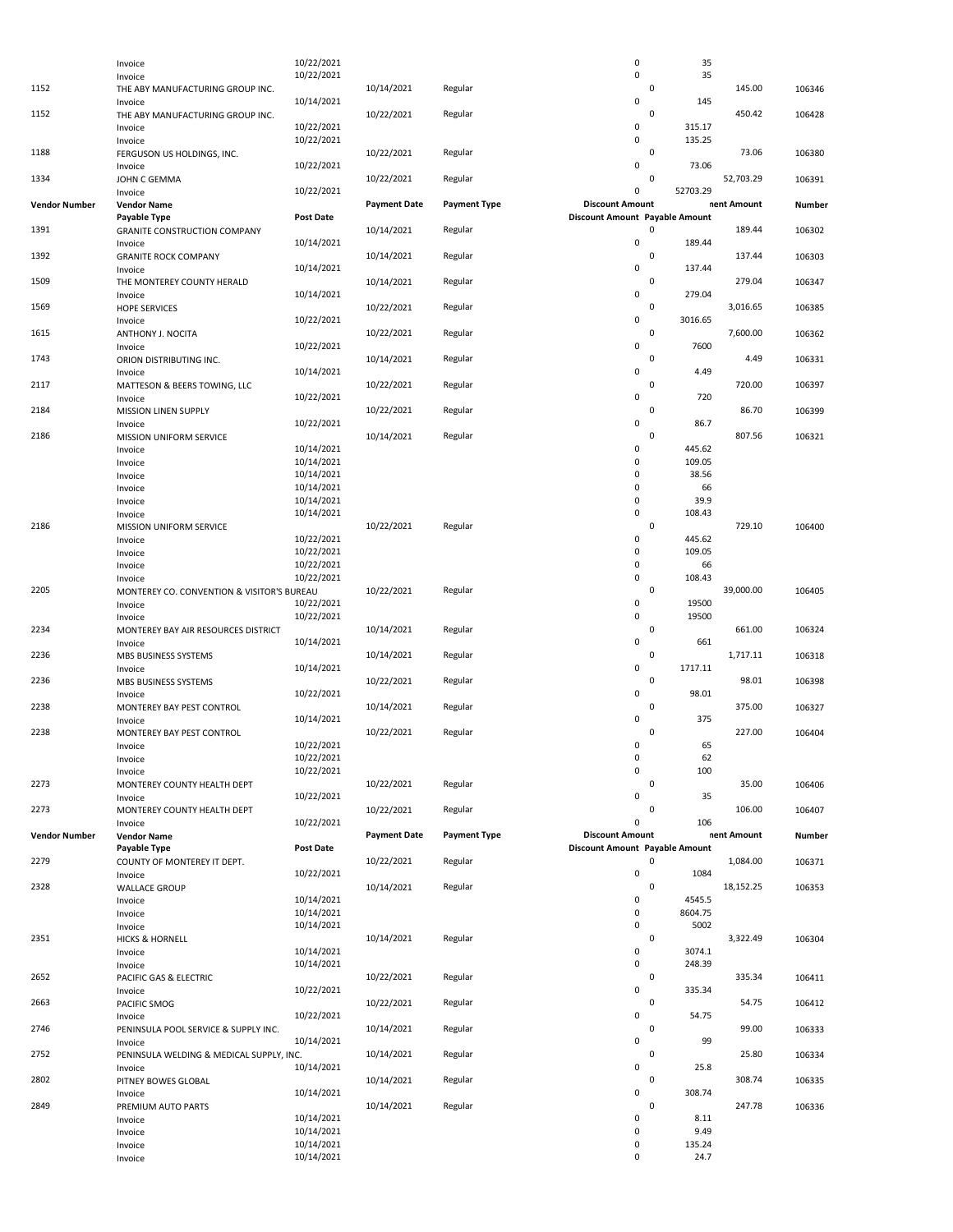|                                       | Invoice                                            | 10/14/2021               |                     |                     | 0<br>$\mathsf 0$                                         | 9.4<br>51.15            |             |               |
|---------------------------------------|----------------------------------------------------|--------------------------|---------------------|---------------------|----------------------------------------------------------|-------------------------|-------------|---------------|
|                                       | Invoice                                            | 10/14/2021<br>10/14/2021 |                     |                     | 0                                                        | 9.69                    |             |               |
| 2849                                  | Invoice<br>PREMIUM AUTO PARTS                      |                          | 10/22/2021          | Regular             |                                                          | $\mathbf 0$             | 352.07      | 106414        |
|                                       | Invoice                                            | 10/22/2021               |                     |                     | 0                                                        | 37.82                   |             |               |
|                                       | Invoice                                            | 10/22/2021               |                     |                     | 0                                                        | 3.27                    |             |               |
|                                       | Invoice                                            | 10/22/2021               |                     |                     | 0                                                        | 71.06                   |             |               |
|                                       | Invoice                                            | 10/22/2021               |                     |                     | $\mathbf 0$                                              | 203.22                  |             |               |
|                                       | Invoice                                            | 10/22/2021               |                     |                     | 0                                                        | 8.45                    |             |               |
|                                       | Invoice                                            | 10/22/2021               |                     |                     | 0                                                        | 9.81                    |             |               |
|                                       | Invoice                                            | 10/22/2021               |                     |                     | $\Omega$                                                 | 18.44                   |             |               |
| <b>Vendor Number</b>                  | <b>Vendor Name</b>                                 |                          | <b>Payment Date</b> | <b>Payment Type</b> | <b>Discount Amount</b>                                   |                         | nent Amount | Number        |
|                                       | Payable Type                                       | <b>Post Date</b>         |                     |                     | Discount Amount Payable Amount                           |                         |             |               |
| <b>Bank Code: PY-Payroll Payables</b> |                                                    |                          |                     |                     |                                                          |                         |             |               |
| 2877                                  | PUBLIC EMPLOYEES' RETIREMENT SYSTEM                |                          | 10/15/2021          | <b>Bank Draft</b>   |                                                          | $\pmb{0}$               | 0.20        | 1001948859    |
|                                       | Debit Memo                                         | 09/23/2021               |                     |                     | 0                                                        | 0.2                     |             |               |
| 2877                                  | PUBLIC EMPLOYEES' RETIREMENT SYSTEM                |                          | 10/15/2021          | <b>Bank Draft</b>   |                                                          | 0                       | (1,066.21)  | 1001948859    |
|                                       | Credit Memo                                        | 09/23/2021               |                     |                     | 0                                                        | $-1066.21$<br>$\pmb{0}$ |             |               |
| 2877                                  | PUBLIC EMPLOYEES' RETIREMENT SYSTEM                | 09/23/2021               | 10/15/2021          | <b>Bank Draft</b>   | 0                                                        | $-52.64$                | (52.64)     | 1001948859    |
| 2877                                  | Credit Memo<br>PUBLIC EMPLOYEES' RETIREMENT SYSTEM |                          | 10/15/2021          | <b>Bank Draft</b>   |                                                          | 0                       | 12.98       | 1001948859    |
|                                       | Debit Memo                                         | 09/23/2021               |                     |                     | 0                                                        | 12.98                   |             |               |
| 2877                                  | PUBLIC EMPLOYEES' RETIREMENT SYSTEM                |                          | 10/15/2021          | <b>Bank Draft</b>   |                                                          | $\pmb{0}$               | 2.79        | 1001948859    |
|                                       | Debit Memo                                         | 09/23/2021               |                     |                     | 0                                                        | 2.79                    |             |               |
| 2877                                  | PUBLIC EMPLOYEES' RETIREMENT SYSTEM                |                          | 10/15/2021          | <b>Bank Draft</b>   |                                                          | 0                       | 136,936.40  | 1001948859    |
|                                       | Invoice                                            | 09/23/2021               |                     |                     | 0                                                        | 136936.4                |             |               |
| 2877                                  | PUBLIC EMPLOYEES' RETIREMENT SYSTEM                |                          | 10/15/2021          | <b>Bank Draft</b>   |                                                          | $\mathbf 0$             | (70.36)     | 1001948859    |
|                                       | Credit Memo                                        | 09/23/2021               |                     |                     | 0                                                        | $-70.36$                |             |               |
| <b>Vendor Number</b>                  | <b>Vendor Name</b>                                 |                          | <b>Payment Date</b> | <b>Payment Type</b> | <b>Discount Amount</b>                                   |                         | nent Amount | <b>Number</b> |
|                                       | Payable Type                                       | <b>Post Date</b>         |                     |                     | <b>Discount Amount Payable Amount</b>                    |                         |             |               |
| <b>Bank Code: AP-Regular Payables</b> |                                                    |                          |                     |                     |                                                          |                         |             |               |
| 2932                                  | DISASTER KLEENUP SPECIALISTS                       |                          | 10/14/2021          | Regular             |                                                          | $\mathbf 0$             | 12,750.27   | 106294        |
|                                       | Invoice                                            | 10/14/2021               |                     |                     | $\pmb{0}$                                                | 11977.44                |             |               |
|                                       | Invoice                                            | 10/14/2021               |                     |                     | 0                                                        | 772.83                  |             |               |
| 3077                                  | SAN DIEGO POLICE EQUIPMENT CO., INC.               |                          | 10/14/2021          | Regular             |                                                          | 0                       | 12,008.60   | 106340        |
|                                       | Invoice                                            | 10/14/2021               |                     |                     | 0                                                        | 12008.6                 |             |               |
| <b>Vendor Number</b>                  | <b>Vendor Name</b><br>Payable Type                 | Post Date                | <b>Payment Date</b> | <b>Payment Type</b> | <b>Discount Amount</b><br>Discount Amount Payable Amount |                         | nent Amount | Number        |
| <b>Bank Code: PY-Payroll Payables</b> |                                                    |                          |                     |                     |                                                          |                         |             |               |
| 3138                                  | SEASIDE EMPLOYEES ASSN                             |                          | 10/21/2021          | <b>Bank Draft</b>   |                                                          | $\pmb{0}$               | 185.00      | 983414ebaf    |
|                                       | Invoice                                            | 10/21/2021               |                     |                     | 0                                                        | 185                     |             |               |
| 3138                                  | SEASIDE EMPLOYEES ASSN                             |                          | 10/21/2021          | <b>Bank Draft</b>   |                                                          | 0                       | 185.00      | 983414ebaf    |
|                                       |                                                    |                          |                     |                     |                                                          |                         |             |               |
|                                       |                                                    |                          |                     |                     | 0                                                        | 185                     |             |               |
| 3153                                  | Invoice<br>SEASIDE MANAGEMENT ASSN                 | 10/07/2021               | 10/21/2021          | <b>Bank Draft</b>   |                                                          | 0                       | 15.00       | 983414ebaf    |
|                                       | Invoice                                            | 10/21/2021               |                     |                     | 0                                                        | 15                      |             |               |
| 3153                                  | SEASIDE MANAGEMENT ASSN                            |                          | 10/21/2021          | <b>Bank Draft</b>   |                                                          | 0                       | 15.00       | 983414ebaf    |
|                                       | Invoice                                            | 10/07/2021               |                     |                     | $\Omega$                                                 | 15                      |             |               |
| <b>Vendor Number</b>                  | <b>Vendor Name</b>                                 |                          | <b>Payment Date</b> | <b>Payment Type</b> | <b>Discount Amount</b>                                   |                         | nent Amount | <b>Number</b> |
|                                       | Payable Type                                       | <b>Post Date</b>         |                     |                     | Discount Amount Payable Amount                           |                         |             |               |
| <b>Bank Code: AP-Regular Payables</b> |                                                    |                          |                     |                     |                                                          |                         |             |               |
| 3290                                  | SOCIETY FOR THE PREVENTION OF CRUELTY TO ANIMALS   |                          | 10/22/2021          | Regular             |                                                          | $\Omega$                | 8,300.00    | 106424        |
|                                       | Invoice                                            | 10/22/2021               |                     |                     | 0                                                        | 1660                    |             |               |
|                                       | Invoice                                            | 10/22/2021               |                     |                     | 0                                                        | 6474                    |             |               |
|                                       | Invoice                                            | 10/22/2021               |                     |                     | 0                                                        | 166                     |             |               |
| 3307                                  | SAME DAY SHRED                                     |                          | 10/22/2021          | Regular             |                                                          | 0                       | 45.00       | 106419        |
|                                       | Invoice                                            | 10/22/2021               |                     |                     | 0                                                        | 45                      |             |               |
| 3319                                  | STAPLES ADVANTAGE                                  |                          | 10/14/2021          | Regular             |                                                          | $\pmb{0}$               | 169.50      | 106344        |
|                                       | Invoice                                            | 10/14/2021               |                     |                     | $\pmb{0}$                                                | 102.19                  |             |               |
| 3319                                  | Invoice                                            | 10/14/2021               |                     |                     | 0                                                        | 67.31<br>$\mathbf 0$    |             |               |
|                                       | STAPLES ADVANTAGE<br>Invoice                       | 10/22/2021               | 10/22/2021          | Regular             | 0                                                        | 8.73                    | 1,240.28    | 106426        |
|                                       | Invoice                                            | 10/22/2021               |                     |                     | 0                                                        | 16.38                   |             |               |
|                                       | Invoice                                            | 10/22/2021               |                     |                     | 0                                                        | 175.83                  |             |               |
|                                       | Invoice                                            | 10/22/2021               |                     |                     | 0                                                        | 82.88                   |             |               |
|                                       | Invoice                                            | 10/22/2021               |                     |                     | $\pmb{0}$                                                | 152.24                  |             |               |
|                                       | Invoice                                            | 10/22/2021               |                     |                     | 0                                                        | 112.71                  |             |               |
|                                       | Invoice                                            | 10/22/2021               |                     |                     | $\pmb{0}$                                                | 75.14                   |             |               |
|                                       | Invoice                                            | 10/22/2021               |                     |                     | 0                                                        | 56.8                    |             |               |
|                                       | Invoice                                            | 10/22/2021               |                     |                     | $\pmb{0}$                                                | 418.38                  |             |               |
|                                       | Invoice                                            | 10/22/2021               |                     |                     | 0                                                        | 141.19                  |             |               |
| 3574                                  | U.S. BANK-CALCARD                                  |                          | 10/22/2021          | Regular             |                                                          | $\pmb{0}$               | 49,294.19   | 106433        |
|                                       | Invoice                                            | 09/22/2021               |                     |                     | 0                                                        | 49294.19                |             |               |
| 3727                                  | WILLIAMS ROOFING COMPANY                           |                          | 10/22/2021          | Regular             |                                                          | $\pmb{0}$               | 338.59      | 106437        |
|                                       | Invoice                                            | 10/22/2021               |                     |                     | 0                                                        | 338.59                  |             |               |
| 3851                                  | BOUND TREE MEDICAL, LLC                            |                          | 10/14/2021          | Regular             |                                                          | 0                       | 1,773.35    | 106280        |
|                                       | Invoice                                            | 10/14/2021               |                     |                     | 0<br>$\pmb{0}$                                           | 1336.78<br>436.57       |             |               |
| 4425                                  | Invoice                                            | 10/14/2021               | 10/14/2021          | Regular             |                                                          | $\mathbf 0$             | 94.67       | 106323        |
|                                       | MONTEREY AUTO SUPPLY, INC.<br>Credit Memo          | 06/28/2021               |                     |                     | 0                                                        | $-425.3$                |             |               |
|                                       | Credit Memo                                        | 06/28/2021               |                     |                     | 0                                                        | $-153.42$               |             |               |
|                                       | Credit Memo                                        | 06/29/2021               |                     |                     | 0                                                        | $-25.15$                |             |               |
|                                       | Invoice                                            | 10/14/2021               |                     |                     | 0                                                        | 61.22                   |             |               |
|                                       | Invoice                                            | 10/14/2021               |                     |                     | $\pmb{0}$                                                | 61.1                    |             |               |
|                                       | Invoice                                            | 10/14/2021               |                     |                     | 0                                                        | 32.93                   |             |               |
|                                       | Invoice<br>Invoice                                 | 10/14/2021<br>10/14/2021 |                     |                     | 0<br>0                                                   | 40.11<br>26.74          |             |               |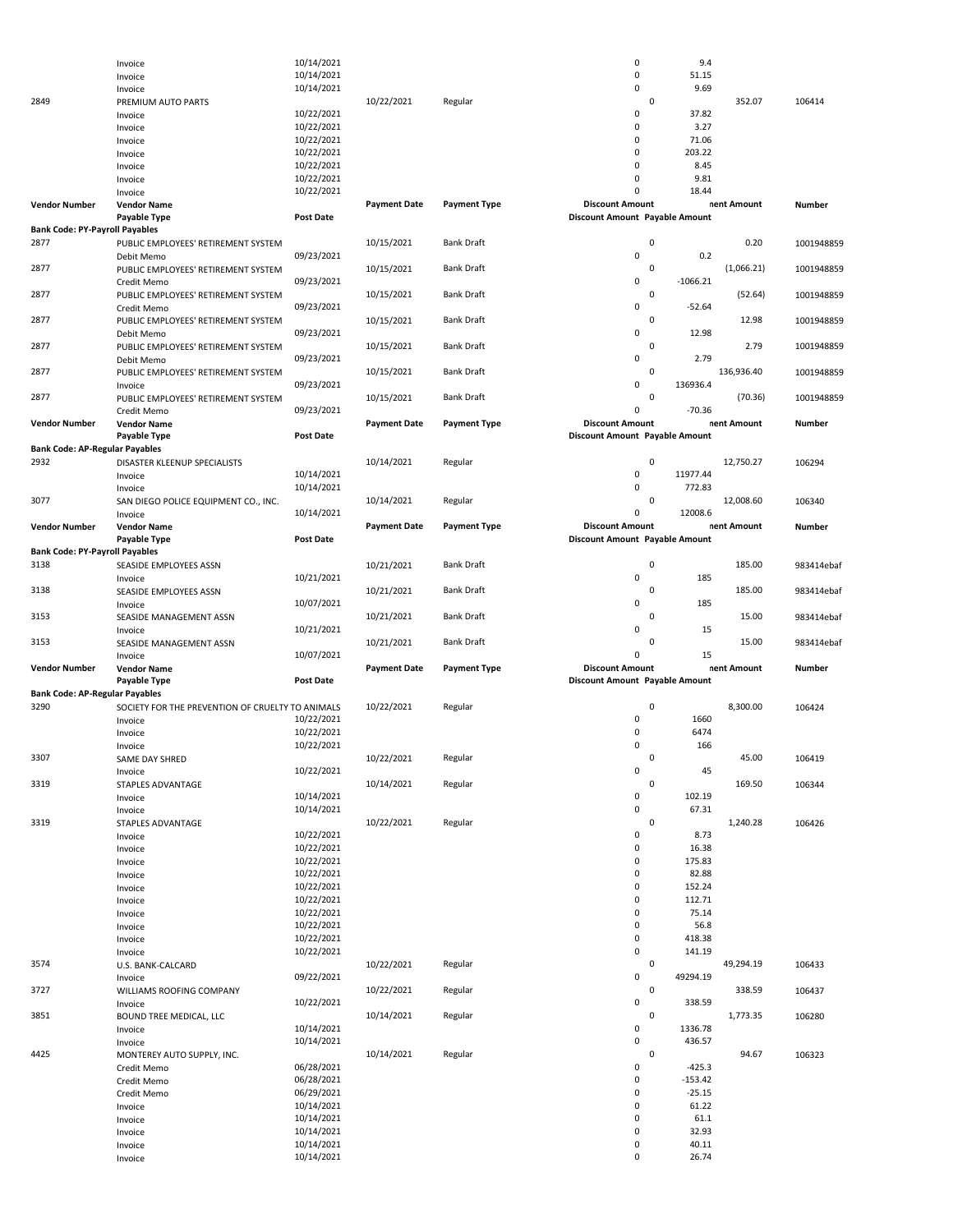|                                       | Invoice                       | 10/14/2021       |                     |                     | 0                              | 15.35            |                 |
|---------------------------------------|-------------------------------|------------------|---------------------|---------------------|--------------------------------|------------------|-----------------|
|                                       | Credit Memo                   | 10/14/2021       |                     |                     | 0                              | $-93$            |                 |
|                                       | Invoice                       | 10/14/2021       |                     |                     | 0                              | 22.21            |                 |
|                                       | Invoice                       | 10/14/2021       |                     |                     | 0                              | 142.01           |                 |
|                                       | Invoice                       | 10/14/2021       |                     |                     | 0                              | 192.07           |                 |
|                                       | Invoice                       | 10/14/2021       |                     |                     | 0                              | 197.8            |                 |
| 4425                                  | MONTEREY AUTO SUPPLY, INC.    |                  | 10/22/2021          | Regular             | 0                              | 209.72           | 106402          |
|                                       | Credit Memo                   | 06/29/2021       |                     |                     | 0                              | $-260.67$        |                 |
|                                       | Credit Memo                   | 09/20/2021       |                     |                     | 0                              | $-32.93$         |                 |
|                                       |                               |                  |                     |                     | 0                              |                  |                 |
|                                       | Credit Memo                   | 09/22/2021       |                     |                     |                                | $-37.56$         |                 |
|                                       | Invoice                       | 10/22/2021       |                     |                     | 0                              | 88.49            |                 |
|                                       | Invoice                       | 10/22/2021       |                     |                     | 0                              | 235.23           |                 |
|                                       | Invoice                       | 10/22/2021       |                     |                     | 0                              | 217.16           |                 |
| 4519                                  | MICHAEL MASTROIANNI           |                  | 10/14/2021          | Regular             | 0                              | 1,550.00         | 106319          |
|                                       | Invoice                       | 10/14/2021       |                     |                     | 0                              | 1550             |                 |
| <b>Vendor Number</b>                  |                               |                  | <b>Payment Date</b> | <b>Payment Type</b> | <b>Discount Amount</b>         | nent Amount      | Number          |
|                                       | <b>Vendor Name</b>            |                  |                     |                     |                                |                  |                 |
|                                       | Payable Type                  | Post Date        |                     |                     | Discount Amount Payable Amount |                  |                 |
| 4560                                  | <b>LAUREL CONTE</b>           |                  | 10/14/2021          | Regular             | 0                              | 1,300.00         | 106315          |
|                                       | Invoice                       | 10/14/2021       |                     |                     | 0                              | 1300             |                 |
| 4892                                  | EDGES ELECTRICAL GROUP        |                  | 10/22/2021          | Regular             | 0                              | 244.44           | 106377          |
|                                       | Invoice                       | 10/22/2021       |                     |                     | 0                              | 71.49            |                 |
|                                       | Invoice                       | 10/22/2021       |                     |                     | 0                              | 172.95           |                 |
| 4896                                  | DEPARTMENT OF JUSTICE         |                  | 10/22/2021          | Regular             | 0                              | 192.00           | 106373          |
|                                       |                               | 10/22/2021       |                     |                     | 0                              | 192              |                 |
|                                       | Invoice                       |                  |                     |                     |                                |                  |                 |
| <b>Vendor Number</b>                  | <b>Vendor Name</b>            |                  | <b>Payment Date</b> | <b>Payment Type</b> | <b>Discount Amount</b>         | nent Amount      | Number          |
|                                       | Payable Type                  | <b>Post Date</b> |                     |                     | Discount Amount Payable Amount |                  |                 |
| <b>Bank Code: PY-Payroll Payables</b> |                               |                  |                     |                     |                                |                  |                 |
| 4920                                  | ICMA RETIREMENT TRUST-457     |                  | 10/21/2021          | <b>Bank Draft</b>   | 0                              | 34,325.82        | DFT0005049      |
|                                       | Invoice                       | 10/21/2021       |                     |                     | 0                              | 34325.82         |                 |
| 4920                                  |                               |                  | 10/21/2021          | <b>Bank Draft</b>   | 0                              | 61.54            | DFT0005049      |
|                                       | ICMA RETIREMENT TRUST-457     |                  |                     |                     |                                |                  |                 |
|                                       | Debit Memo                    | 10/21/2021       |                     |                     | 0                              | 61.54            |                 |
| 4920                                  | ICMA RETIREMENT TRUST-457     |                  | 10/21/2021          | <b>Bank Draft</b>   | 0                              | (0.75)           | DFT0005049      |
|                                       | Credit Memo                   | 10/21/2021       |                     |                     | 0                              | $-0.75$          |                 |
| <b>Vendor Number</b>                  | <b>Vendor Name</b>            |                  | <b>Payment Date</b> | <b>Payment Type</b> | <b>Discount Amount</b>         | nent Amount      | Number          |
|                                       | Payable Type                  | Post Date        |                     |                     | Discount Amount Payable Amount |                  |                 |
| <b>Bank Code: AP-Regular Payables</b> |                               |                  |                     |                     |                                |                  |                 |
| 4970                                  |                               |                  |                     |                     | 0                              |                  |                 |
|                                       | <b>WHITSON ENGINEERS</b>      |                  | 10/14/2021          | Regular             |                                | 3,632.00         | 106354          |
|                                       | Invoice                       | 10/14/2021       |                     |                     | 0                              | 3632             |                 |
| <b>Vendor Number</b>                  | <b>Vendor Name</b>            |                  | <b>Payment Date</b> | <b>Payment Type</b> | <b>Discount Amount</b>         | nent Amount      | Number          |
|                                       | Payable Type                  | <b>Post Date</b> |                     |                     | Discount Amount Payable Amount |                  |                 |
| <b>Bank Code: PY-Payroll Payables</b> |                               |                  |                     |                     |                                |                  |                 |
| 5144                                  | STATE OF CALIFORNIA           |                  | 10/22/2021          | <b>Bank Draft</b>   | 0                              | 28,651.77        | 2-033-379-232   |
|                                       |                               |                  |                     |                     | 0                              |                  |                 |
|                                       |                               |                  |                     |                     |                                |                  |                 |
|                                       | Invoice                       | 10/21/2021       |                     |                     |                                | 28651.77         |                 |
| <b>Vendor Number</b>                  | <b>Vendor Name</b>            |                  | <b>Payment Date</b> | <b>Payment Type</b> | <b>Discount Amount</b>         | nent Amount      | Number          |
|                                       | Payable Type                  | <b>Post Date</b> |                     |                     | Discount Amount Payable Amount |                  |                 |
| <b>Bank Code: AP-Regular Payables</b> |                               |                  |                     |                     |                                |                  |                 |
| 5198                                  | <b>GOLDEN STATE PORTABLES</b> |                  | 10/14/2021          | Regular             | 0                              | 511.31           | 106301          |
|                                       |                               | 10/14/2021       |                     |                     | 0                              | 511.31           |                 |
|                                       | Invoice                       |                  |                     |                     |                                |                  |                 |
| 5198                                  | <b>GOLDEN STATE PORTABLES</b> |                  | 10/22/2021          | Regular             | 0                              | 601.75           | 106382          |
|                                       | Invoice                       | 10/22/2021       |                     |                     | 0                              | 601.75           |                 |
| <b>Vendor Number</b>                  | <b>Vendor Name</b>            |                  | <b>Payment Date</b> | <b>Payment Type</b> | <b>Discount Amount</b>         | nent Amount      | Number          |
|                                       | Payable Type                  | <b>Post Date</b> |                     |                     | Discount Amount Payable Amount |                  |                 |
| <b>Bank Code: PY-Payroll Payables</b> |                               |                  |                     |                     |                                |                  |                 |
| 5264                                  |                               |                  |                     | <b>Bank Draft</b>   | 0                              |                  |                 |
|                                       | RABOBANK, N.A.                |                  | 10/22/2021          |                     |                                | 18,845.80        | 270169530233765 |
|                                       | Invoice                       | 10/21/2021       |                     |                     | 0                              | 18845.8          |                 |
| 5264                                  | RABOBANK, N.A.                |                  | 10/22/2021          | <b>Bank Draft</b>   | 0                              | 73,014.31        | 270169530233765 |
|                                       | Invoice                       | 10/21/2021       |                     |                     | 0                              | 73014.31         |                 |
| 5266                                  | INTL ASSOC OF FIREFIGHTER     |                  | 10/21/2021          | <b>Bank Draft</b>   | 0                              | 1,200.00         | 983414ebaf      |
|                                       | Invoice                       | 10/21/2021       |                     |                     | 0                              | 1200             |                 |
| 5266                                  | INTL ASSOC OF FIREFIGHTER     |                  | 10/21/2021          | Bank Draft          | 0                              | 1,200.00         | 983414ebaf      |
|                                       | Invoice                       | 10/07/2021       |                     |                     | 0                              | 1200             |                 |
|                                       |                               |                  |                     |                     |                                |                  |                 |
| 5267                                  | SEASIDE POLICE                |                  | 10/21/2021          | <b>Bank Draft</b>   | 0                              | 1,839.20         | 983414ebaf      |
|                                       | Invoice                       | 10/07/2021       |                     |                     | 0                              | 1839.2           |                 |
| 5267                                  | SEASIDE POLICE                |                  | 10/21/2021          | <b>Bank Draft</b>   | 0                              | 1,839.20         | 983414ebaf      |
|                                       | Invoice                       | 10/21/2021       |                     |                     | 0                              | 1839.2           |                 |
| <b>Vendor Number</b>                  | <b>Vendor Name</b>            |                  | <b>Payment Date</b> | <b>Payment Type</b> | <b>Discount Amount</b>         | nent Amount      | Number          |
|                                       | Payable Type                  | Post Date        |                     |                     | Discount Amount Payable Amount |                  |                 |
|                                       |                               |                  |                     |                     |                                |                  |                 |
| <b>Bank Code: AP-Regular Payables</b> |                               |                  |                     |                     |                                |                  |                 |
| 5326                                  | TYLER TECHNOLOGIES, INC.      |                  | 10/14/2021          | Regular             | 0                              | 255.00           | 106350          |
|                                       | Invoice                       | 10/14/2021       |                     |                     | 0                              | 255              |                 |
| <b>Vendor Number</b>                  | <b>Vendor Name</b>            |                  | <b>Payment Date</b> | <b>Payment Type</b> | <b>Discount Amount</b>         | nent Amount      | Number          |
|                                       | Payable Type                  | Post Date        |                     |                     | Discount Amount Payable Amount |                  |                 |
| <b>Bank Code: PY-Payroll Payables</b> |                               |                  |                     |                     |                                |                  |                 |
| 5462                                  | LABORERS NATIONAL PENSION     |                  | 10/20/2021          | <b>Bank Draft</b>   | 0                              | 288.00           | FD0718          |
|                                       |                               | 09/09/2021       |                     |                     | 0                              | 288              |                 |
|                                       | Invoice                       |                  |                     |                     |                                |                  |                 |
| 5462                                  | LABORERS NATIONAL PENSION     |                  | 10/20/2021          | <b>Bank Draft</b>   | 0                              | 288.00           | FD0718          |
|                                       | Invoice                       | 09/23/2021       |                     |                     | 0                              | 288              |                 |
| 5462                                  | LABORERS NATIONAL PENSION     |                  | 10/20/2021          | <b>Bank Draft</b>   | 0                              | 3,168.00         | FD0718          |
|                                       | Invoice                       | 09/23/2021       |                     |                     | 0                              | 3168             |                 |
| 5462                                  | LABORERS NATIONAL PENSION     |                  | 10/20/2021          | <b>Bank Draft</b>   | 0                              | 3,168.00         | FD0718          |
|                                       | Invoice                       | 09/09/2021       |                     |                     | 0                              | 3168             |                 |
| 5476                                  |                               |                  |                     | <b>Bank Draft</b>   | 0                              |                  |                 |
|                                       | <b>GUARDIAN</b>               |                  | 10/22/2021          |                     |                                | 3,071.20         | 1634947190500   |
|                                       | Invoice                       | 10/22/2021       |                     |                     | 0                              | 3071.2           |                 |
| 5539                                  | AFLAC                         |                  | 10/15/2021          | <b>Bank Draft</b>   | 0                              | 130.58           | 383240          |
| 5539                                  | Invoice<br>AFLAC              | 09/09/2021       | 10/15/2021          | <b>Bank Draft</b>   | 0<br>0                         | 130.58<br>121.35 | 383240          |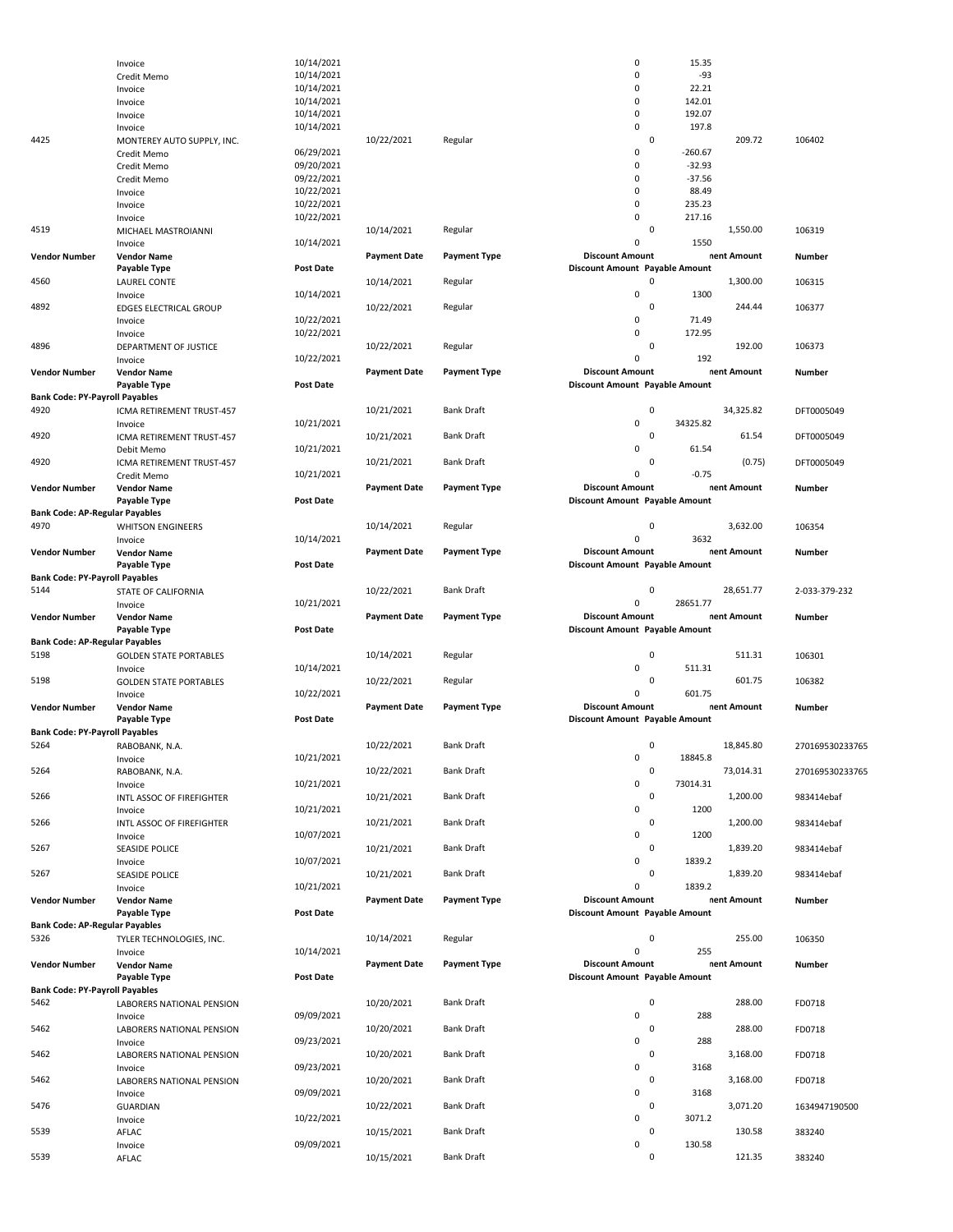|                                       | Invoice                                  | 09/23/2021 |                     |                     | $\pmb{0}$                      |             | 121.35   |             |               |
|---------------------------------------|------------------------------------------|------------|---------------------|---------------------|--------------------------------|-------------|----------|-------------|---------------|
| 5539                                  | AFLAC                                    |            | 10/15/2021          | <b>Bank Draft</b>   |                                | 0           |          | 121.37      | 383240        |
|                                       |                                          | 09/09/2021 |                     |                     | 0                              |             |          |             |               |
|                                       | Invoice                                  |            |                     |                     |                                |             | 121.37   |             |               |
| 5539                                  | AFLAC                                    |            | 10/15/2021          | <b>Bank Draft</b>   |                                | 0           |          | 130.57      | 383240        |
|                                       | Invoice                                  | 09/23/2021 |                     |                     | 0                              |             | 130.57   |             |               |
| <b>Vendor Number</b>                  | <b>Vendor Name</b>                       |            | <b>Payment Date</b> | <b>Payment Type</b> | <b>Discount Amount</b>         |             |          | nent Amount | Number        |
|                                       | Payable Type                             | Post Date  |                     |                     | Discount Amount Payable Amount |             |          |             |               |
| <b>Bank Code: AP-Regular Payables</b> |                                          |            |                     |                     |                                |             |          |             |               |
| 5582                                  |                                          |            | 10/14/2021          | Regular             |                                | $\mathbf 0$ |          | 108.09      |               |
|                                       | O'REILLY AUTO PARTS                      |            |                     |                     |                                |             |          |             | 106330        |
|                                       | Credit Memo                              | 09/10/2021 |                     |                     | 0                              |             | $-29.24$ |             |               |
|                                       | Invoice                                  | 10/14/2021 |                     |                     | 0                              |             | 44.56    |             |               |
|                                       | Credit Memo                              | 09/25/2021 |                     |                     | 0                              |             | $-36.51$ |             |               |
|                                       | Invoice                                  | 10/14/2021 |                     |                     | $\Omega$                       |             | 135.47   |             |               |
|                                       | Credit Memo                              | 09/28/2021 |                     |                     | $\pmb{0}$                      |             | $-67.74$ |             |               |
|                                       |                                          |            |                     |                     | 0                              |             |          |             |               |
|                                       | Invoice                                  | 10/14/2021 |                     |                     |                                |             | 61.55    |             |               |
| 5753                                  | HEIHACHIRO TAKARABE                      |            | 10/22/2021          | Regular             |                                | 0           |          | 210.35      | 106384        |
|                                       | Invoice                                  | 10/22/2021 |                     |                     | 0                              |             | 210.35   |             |               |
| 5776                                  | ALENA RACHELLE WAGREICH                  |            | 10/22/2021          | Regular             |                                | 0           |          | 246.05      | 106358        |
|                                       | Invoice                                  | 10/22/2021 |                     |                     | 0                              |             | 246.05   |             |               |
| 5873                                  |                                          |            |                     | Regular             |                                | 0           |          | 54.63       | 106434        |
|                                       | UNITED SITE SERVICES OF CALIFORNIA, INC. |            | 10/22/2021          |                     |                                |             |          |             |               |
|                                       | Invoice                                  | 10/22/2021 |                     |                     | 0                              |             | 54.63    |             |               |
| 5969                                  | <b>FASTENAL COMPANY</b>                  |            | 10/22/2021          | Regular             |                                | 0           |          | 218.64      | 106378        |
|                                       | Invoice                                  | 10/22/2021 |                     |                     | 0                              |             | 170.74   |             |               |
|                                       | Invoice                                  | 10/22/2021 |                     |                     | 0                              |             | 47.9     |             |               |
| 6027                                  | RICHARDS, WATSON & GERSHON               |            | 10/14/2021          | Regular             |                                | 0           |          | 605.00      |               |
|                                       |                                          |            |                     |                     |                                |             |          |             | 106337        |
|                                       | Invoice                                  | 10/14/2021 |                     |                     | 0                              |             | 247.5    |             |               |
|                                       | Invoice                                  | 10/14/2021 |                     |                     | $\Omega$                       |             | 357.5    |             |               |
| <b>Vendor Number</b>                  | <b>Vendor Name</b>                       |            | <b>Payment Date</b> | <b>Payment Type</b> | <b>Discount Amount</b>         |             |          | nent Amount | <b>Number</b> |
|                                       | Payable Type                             | Post Date  |                     |                     | Discount Amount Payable Amount |             |          |             |               |
| <b>Bank Code: PY-Payroll Payables</b> |                                          |            |                     |                     |                                |             |          |             |               |
|                                       |                                          |            |                     |                     |                                |             |          |             |               |
| 6105                                  | VISION SERVICE PLAN-(CA)                 |            | 10/22/2021          | <b>Bank Draft</b>   |                                | 0           |          | 793.91      | DFT0005073    |
|                                       | Invoice                                  | 09/23/2021 |                     |                     | 0                              |             | 793.91   |             |               |
| 6105                                  | VISION SERVICE PLAN-(CA)                 |            | 10/22/2021          | <b>Bank Draft</b>   |                                | 0           |          | 396.36      | DFT0005073    |
|                                       | Debit Memo                               | 09/30/2021 |                     |                     | 0                              |             | 396.36   |             |               |
| 6105                                  | VISION SERVICE PLAN-(CA)                 |            | 10/22/2021          | <b>Bank Draft</b>   |                                | 0           |          | 87.31       | DFT0005073    |
|                                       |                                          |            |                     |                     | 0                              |             | 87.31    |             |               |
|                                       | Debit Memo                               | 09/30/2021 |                     |                     |                                |             |          |             |               |
| 6105                                  | VISION SERVICE PLAN-(CA)                 |            | 10/22/2021          | <b>Bank Draft</b>   |                                | 0           |          | 869.88      | DFT0005073    |
|                                       | Invoice                                  | 09/09/2021 |                     |                     | 0                              |             | 869.88   |             |               |
| <b>Vendor Number</b>                  | <b>Vendor Name</b>                       |            | <b>Payment Date</b> | <b>Payment Type</b> | <b>Discount Amount</b>         |             |          | nent Amount | Number        |
|                                       | Payable Type                             | Post Date  |                     |                     | Discount Amount Payable Amount |             |          |             |               |
|                                       |                                          |            |                     |                     |                                |             |          |             |               |
| <b>Bank Code: AP-Regular Payables</b> |                                          |            |                     |                     |                                |             |          |             |               |
| 6172                                  | LEXISNEXIS RISK DATA MANGEMENT INC.      |            | 10/22/2021          | Regular             |                                | 0           |          | 960.00      | 106394        |
|                                       | Invoice                                  | 10/22/2021 |                     |                     | $\pmb{0}$                      |             | 960      |             |               |
|                                       |                                          |            |                     |                     |                                |             |          |             |               |
| 6193                                  | PURCHASE POWER                           |            | 10/22/2021          | Regular             |                                | 0           |          | 1,000.00    | 106415        |
|                                       |                                          |            |                     |                     | 0                              |             |          |             |               |
|                                       | Invoice                                  | 10/22/2021 |                     |                     |                                |             | 1000     |             |               |
| 6197                                  | U.S. BANK EQUIPMENT FINANCE              |            | 10/22/2021          | Regular             |                                | 0           |          | 197.31      | 106432        |
|                                       | Invoice                                  | 10/22/2021 |                     |                     | 0                              |             | 197.31   |             |               |
| 6204                                  | <b>CONCERN HEALTH</b>                    |            | 10/22/2021          | Regular             |                                | 0           |          | 761.75      | 106368        |
|                                       | Invoice                                  | 10/22/2021 |                     |                     | 0                              |             | 761.75   |             |               |
|                                       |                                          |            |                     |                     |                                |             |          |             |               |
| 6231                                  | J & F LOCKWOOD, INC.                     |            | 10/14/2021          | Regular             |                                | 0           |          | 148.14      | 106307        |
|                                       | Invoice                                  | 10/14/2021 |                     |                     | 0                              |             | 148.14   |             |               |
| 6284                                  | JOHNSON ELECTRONICS                      |            | 10/14/2021          | Regular             |                                | 0           |          | 84.00       | 106309        |
|                                       | Invoice                                  | 10/14/2021 |                     |                     | $\Omega$                       |             | 84       |             |               |
| 6306                                  | <b>GAVILAN PEST CONTROL</b>              |            | 10/14/2021          | Regular             |                                | 0           |          | 92.00       | 106300        |
|                                       |                                          |            |                     |                     | 0                              |             | 92       |             |               |
|                                       | Invoice                                  | 10/14/2021 |                     |                     |                                |             |          |             |               |
| 6324                                  | The Home Depot Pro                       |            | 10/22/2021          | Regular             |                                | 0           |          | 5,255.87    | 106429        |
|                                       | Invoice                                  | 10/22/2021 |                     |                     | 0                              |             | 207.47   |             |               |
|                                       | Invoice                                  | 10/22/2021 |                     |                     | 0                              |             | 53.84    |             |               |
|                                       | Invoice                                  | 10/22/2021 |                     |                     | 0                              |             | 297.68   |             |               |
|                                       | Invoice                                  | 10/22/2021 |                     |                     | 0                              |             | 995.87   |             |               |
|                                       |                                          |            |                     |                     | 0                              |             |          |             |               |
|                                       | Invoice                                  | 10/22/2021 |                     |                     |                                |             | 132.94   |             |               |
|                                       | Invoice                                  | 10/22/2021 |                     |                     | $\pmb{0}$                      |             | 58.21    |             |               |
|                                       | Invoice                                  | 10/22/2021 |                     |                     | 0                              |             | 80.63    |             |               |
|                                       | Invoice                                  | 10/22/2021 |                     |                     | $\pmb{0}$                      |             | 27.28    |             |               |
|                                       | Invoice                                  | 10/22/2021 |                     |                     | $\mathbf 0$                    |             | 831.7    |             |               |
|                                       |                                          |            |                     |                     | $\pmb{0}$                      |             | 251.03   |             |               |
|                                       | Invoice                                  | 10/22/2021 |                     |                     |                                |             |          |             |               |
|                                       | Invoice                                  | 10/22/2021 |                     |                     | 0                              |             | 939.92   |             |               |
|                                       | Invoice                                  | 10/22/2021 |                     |                     | $\pmb{0}$                      |             | 72.37    |             |               |
|                                       | Invoice                                  | 10/22/2021 |                     |                     | 0                              |             | 1256.31  |             |               |
|                                       | Invoice                                  | 10/22/2021 |                     |                     | $\pmb{0}$                      |             | 50.62    |             |               |
| 6379                                  | MARINA COAST WATER DISTRICT              |            | 10/22/2021          | Regular             |                                | 0           |          | 500.26      | 106395        |
|                                       |                                          |            |                     |                     | $\pmb{0}$                      |             | 500.26   |             |               |
|                                       | Invoice                                  | 10/22/2021 |                     |                     |                                |             |          |             |               |
| 6379                                  | MARINA COAST WATER DISTRICT              |            | 10/22/2021          | Regular             |                                | 0           |          | 5,468.67    | 106396        |
|                                       | Invoice                                  | 10/22/2021 |                     |                     | 0                              |             | 3455.4   |             |               |
|                                       | Invoice                                  | 10/22/2021 |                     |                     | 0                              |             | 210.39   |             |               |
|                                       | Invoice                                  | 10/22/2021 |                     |                     | $\pmb{0}$                      |             | 493.3    |             |               |
|                                       |                                          |            |                     |                     | $\pmb{0}$                      |             |          |             |               |
|                                       | Invoice                                  | 10/22/2021 |                     |                     |                                |             | 1309.58  |             |               |
| 6415                                  | <b>ENFLOW INFORMATION SYSTEMS</b>        |            | 10/14/2021          | Regular             |                                | $\mathbf 0$ |          | 298.75      | 106298        |
|                                       | Invoice                                  | 10/14/2021 |                     |                     | 0                              |             | 298.75   |             |               |
| 6553                                  | COMCAST                                  |            | 10/14/2021          | Regular             |                                | 0           |          | 630.88      | 106284        |
|                                       | Invoice                                  | 10/14/2021 |                     |                     | 0                              |             | 420.88   |             |               |
|                                       | Invoice                                  | 10/14/2021 |                     |                     | 0                              |             | 210      |             |               |
|                                       |                                          |            |                     |                     |                                |             |          |             |               |
| 6671                                  | <b>VERIZON WIRELESS</b>                  |            | 10/14/2021          | Regular             |                                | 0           |          | 311.96      | 106351        |
|                                       | Invoice                                  | 10/14/2021 |                     |                     | 0                              |             | 311.96   |             |               |
| 6671                                  | <b>VERIZON WIRELESS</b><br>Invoice       | 10/14/2021 | 10/14/2021          | Regular             | 0                              | 0           | 38.01    | 1,605.83    | 106352        |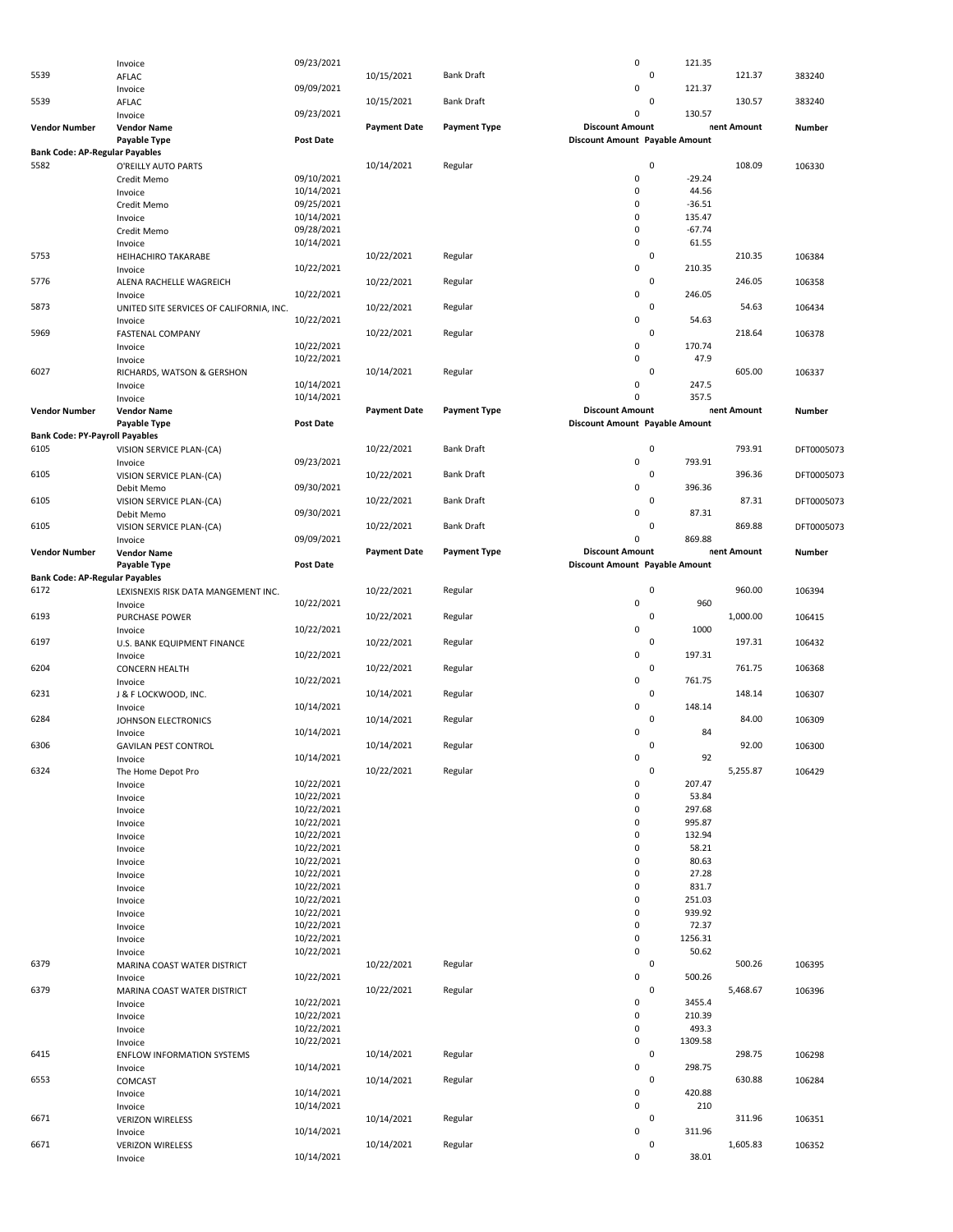|                                       | Invoice                                      | 10/14/2021       |                     |                     | $\pmb{0}$                      | 179.36      |             |               |
|---------------------------------------|----------------------------------------------|------------------|---------------------|---------------------|--------------------------------|-------------|-------------|---------------|
|                                       | Invoice                                      | 10/14/2021       |                     |                     | $\mathbf 0$                    | 51.2        |             |               |
|                                       | Invoice                                      | 10/14/2021       |                     |                     | $\mathbf 0$                    | 279.6       |             |               |
|                                       | Invoice                                      | 10/14/2021       |                     |                     | $\pmb{0}$                      | 650.67      |             |               |
|                                       | Invoice                                      | 10/14/2021       |                     |                     | 0                              | 38.01       |             |               |
| <b>Vendor Number</b>                  | <b>Vendor Name</b>                           |                  | <b>Payment Date</b> | <b>Payment Type</b> | <b>Discount Amount</b>         |             | nent Amount | <b>Number</b> |
|                                       | <b>Payable Type</b>                          | <b>Post Date</b> |                     |                     | Discount Amount Payable Amount |             |             |               |
|                                       | Invoice                                      | 10/14/2021       |                     |                     | 0                              | 368.98      |             |               |
| 6671                                  | <b>VERIZON WIRELESS</b>                      |                  | 10/22/2021          | Regular             |                                | $\mathsf 0$ | 3,894.37    | 106436        |
|                                       |                                              | 10/22/2021       |                     |                     | $\mathbf 0$                    | 1038.6      |             |               |
|                                       | Invoice                                      |                  |                     |                     | $\mathbf 0$                    |             |             |               |
|                                       | Invoice                                      | 10/22/2021       |                     |                     |                                | 798.21      |             |               |
|                                       | Invoice                                      | 10/22/2021       |                     |                     | $\pmb{0}$                      | 404.1       |             |               |
|                                       | Invoice                                      | 10/22/2021       |                     |                     | 0                              | 1565.19     |             |               |
|                                       | Invoice                                      | 10/22/2021       |                     |                     | 0                              | 88.27       |             |               |
| 6727                                  | DATAPROSE, INC.                              |                  | 10/14/2021          | Regular             |                                | $\mathsf 0$ | 493.83      | 106289        |
|                                       | Invoice                                      | 10/14/2021       |                     |                     | 0                              | 493.83      |             |               |
| 6747                                  | <b>AT&amp;T MOBILITY</b>                     |                  | 10/22/2021          | Regular             |                                | $\mathsf 0$ | 117.93      | 106364        |
|                                       | Invoice                                      | 10/22/2021       |                     |                     | $\pmb{0}$                      | 117.93      |             |               |
| 6818                                  | DE LAGE LANDEN                               |                  | 10/14/2021          | Regular             |                                | $\mathsf 0$ | 500.35      | 106290        |
|                                       | Invoice                                      | 10/14/2021       |                     |                     | 0                              | 500.35      |             |               |
| 6835                                  | LANGUAGE TESTING INTL., INC                  |                  | 10/14/2021          | Regular             |                                | $\mathsf 0$ | 187.00      | 106314        |
|                                       |                                              | 10/14/2021       |                     |                     | $\mathbf 0$                    | 187         |             |               |
| 6970                                  | Invoice                                      |                  |                     |                     |                                | $\mathsf 0$ | 28.17       |               |
|                                       | ID CONCEPTS, LLC                             |                  | 10/14/2021          | Regular             |                                |             |             | 106306        |
|                                       | Invoice                                      | 10/14/2021       |                     |                     | 0                              | 28.17       |             |               |
| 6970                                  | ID CONCEPTS, LLC                             |                  | 10/22/2021          | Regular             |                                | 0           | 28.17       | 106386        |
|                                       | Invoice                                      | 10/22/2021       |                     |                     | $\pmb{0}$                      | 28.17       |             |               |
| 7044                                  | CSG CONSULTANTS, INC.                        |                  | 10/14/2021          | Regular             |                                | $\mathbf 0$ | 5,720.00    | 106288        |
|                                       | Invoice                                      | 10/14/2021       |                     |                     | 0                              | 5720        |             |               |
| 7071                                  | AT&T                                         |                  | 10/14/2021          | Regular             |                                | $\mathsf 0$ | 154.56      | 106276        |
|                                       | Invoice                                      | 10/14/2021       |                     |                     | $\mathbf 0$                    | 51.52       |             |               |
|                                       | Invoice                                      | 10/14/2021       |                     |                     | $\pmb{0}$                      | 51.52       |             |               |
|                                       |                                              | 10/14/2021       |                     |                     | $\pmb{0}$                      | 51.52       |             |               |
| 7112                                  | Invoice                                      |                  |                     |                     |                                | $\mathsf 0$ |             |               |
|                                       | <b>ART BLACK</b>                             |                  | 10/14/2021          | Regular             |                                |             | 4,940.00    | 106274        |
|                                       | Invoice                                      | 10/14/2021       |                     |                     | $\mathbf 0$                    | 100         |             |               |
|                                       | Invoice                                      | 10/14/2021       |                     |                     | $\pmb{0}$                      | 440         |             |               |
|                                       | Invoice                                      | 10/14/2021       |                     |                     | $\mathbf 0$                    | 440         |             |               |
|                                       | Invoice                                      | 10/14/2021       |                     |                     | $\pmb{0}$                      | 440         |             |               |
|                                       | Invoice                                      | 10/14/2021       |                     |                     | $\pmb{0}$                      | 440         |             |               |
|                                       |                                              |                  |                     |                     | $\pmb{0}$                      | 440         |             |               |
|                                       | Invoice                                      | 10/14/2021       |                     |                     |                                |             |             |               |
|                                       | Invoice                                      | 10/14/2021       |                     |                     | $\pmb{0}$                      | 440         |             |               |
|                                       | Invoice                                      | 10/14/2021       |                     |                     | $\pmb{0}$                      | 440         |             |               |
|                                       | Invoice                                      | 10/14/2021       |                     |                     | $\pmb{0}$                      | 440         |             |               |
|                                       | Invoice                                      | 10/14/2021       |                     |                     | $\mathbf 0$                    | 440         |             |               |
|                                       |                                              |                  |                     |                     |                                |             |             |               |
|                                       |                                              |                  |                     |                     |                                |             |             |               |
|                                       | Invoice                                      | 10/14/2021       |                     |                     | $\mathbf 0$                    | 440         |             |               |
|                                       | Invoice                                      | 10/14/2021       |                     |                     | $\Omega$                       | 440         |             |               |
| <b>Vendor Number</b>                  | <b>Vendor Name</b>                           |                  | <b>Payment Date</b> | <b>Payment Type</b> | <b>Discount Amount</b>         |             | nent Amount | Number        |
|                                       | <b>Payable Type</b>                          | <b>Post Date</b> |                     |                     | Discount Amount Payable Amount |             |             |               |
| <b>Bank Code: PY-Payroll Payables</b> |                                              |                  |                     |                     |                                |             |             |               |
| 7124                                  | U.S. BANK N.A. - PARS ARS 457 & SRP          |                  | 10/21/2021          | <b>Bank Draft</b>   |                                | 0           | 3,163.92    | 6eb4301a3e    |
|                                       | Invoice                                      | 10/07/2021       |                     |                     | $\pmb{0}$                      | 3163.92     |             |               |
| 7124                                  | U.S. BANK N.A. - PARS ARS 457 & SRP          |                  | 10/21/2021          | <b>Bank Draft</b>   |                                | 0           | 3,208.79    | 6eb4301a3e    |
|                                       |                                              |                  |                     |                     | 0                              | 3208.79     |             |               |
|                                       | Invoice                                      | 10/21/2021       |                     |                     |                                |             |             |               |
| 7124                                  | U.S. BANK N.A. - PARS ARS 457 & SRP          |                  | 10/21/2021          | <b>Bank Draft</b>   |                                | 0           | (4,020.00)  | 6eb4301a3e    |
|                                       | Credit Memo                                  | 10/21/2021       |                     |                     | 0                              | $-4020$     |             |               |
| 7124                                  | U.S. BANK N.A. - PARS ARS 457 & SRP          |                  | 10/21/2021          | <b>Bank Draft</b>   |                                | U           | 2,910.74    | df44cd1a90    |
|                                       | Invoice                                      | 10/21/2021       |                     |                     | 0                              | 2910.74     |             |               |
| 7124                                  | U.S. BANK N.A. - PARS ARS 457 & SRP          |                  | 10/21/2021          | <b>Bank Draft</b>   |                                | $\mathbf 0$ | 2,520.04    | df44cd1a90    |
|                                       | Invoice                                      | 10/07/2021       |                     |                     | 0                              | 2520.04     |             |               |
| <b>Vendor Number</b>                  | <b>Vendor Name</b>                           |                  | <b>Payment Date</b> | <b>Payment Type</b> | <b>Discount Amount</b>         |             | nent Amount | Number        |
|                                       | Payable Type                                 | Post Date        |                     |                     | Discount Amount Payable Amount |             |             |               |
| <b>Bank Code: AP-Regular Payables</b> |                                              |                  |                     |                     |                                |             |             |               |
| 7135                                  | MONTEREY SANITARY SUPPLY, INC.               |                  | 10/14/2021          | Regular             |                                | $\mathsf 0$ | 198.00      | 106328        |
|                                       |                                              |                  |                     |                     |                                |             |             |               |
|                                       | Invoice                                      | 10/14/2021       |                     |                     | $\mathsf 0$                    | 99          |             |               |
|                                       | Invoice                                      | 10/14/2021       |                     |                     | $\pmb{0}$                      | 99          |             |               |
| 7137                                  | DLB SYSTEMS ASSOCIATES, INC.                 |                  | 10/22/2021          | Regular             |                                | $\mathbf 0$ | 2,253.00    | 106374        |
|                                       | Invoice                                      | 10/22/2021       |                     |                     | 0                              | 2253        |             |               |
| 7146                                  | SAMIR S. & LILY T. NIMRI                     |                  | 10/14/2021          | Regular             |                                | $\mathbf 0$ | 4,600.00    | 106339        |
|                                       | Invoice                                      | 10/14/2021       |                     |                     | 0                              | 4600        |             |               |
| 7266                                  | E2 CONSULTING ENGINEERS, INC.                |                  | 10/14/2021          | Regular             |                                | $\mathbf 0$ | 7,036.76    | 106297        |
|                                       |                                              | 10/14/2021       |                     |                     | 0                              | 7036.76     |             |               |
| 7324                                  | Invoice                                      |                  |                     | Regular             |                                | $\mathsf 0$ | 4,092.50    |               |
|                                       | BEAR ELECTRICAL SOLUTIONS                    |                  | 10/22/2021          |                     |                                |             |             | 106365        |
|                                       | Invoice                                      | 10/22/2021       |                     |                     | 0                              | 2137.5      |             |               |
|                                       | Invoice                                      | 10/22/2021       |                     |                     | $\mathsf 0$                    | 1785        |             |               |
|                                       | Invoice                                      | 10/22/2021       |                     |                     | 0                              | 170         |             |               |
| 7351                                  | <b>TIM STEARNS</b>                           |                  | 10/22/2021          | Regular             |                                | $\mathbf 0$ | 729.09      | 106430        |
|                                       | Invoice                                      | 10/22/2021       |                     |                     | $\mathsf 0$                    | 729.09      |             |               |
| 7430                                  | ALTA ENTERPRISES, INC.                       |                  | 10/14/2021          | Regular             |                                | $\mathsf 0$ | 207.58      | 106273        |
|                                       | Invoice                                      | 10/14/2021       |                     |                     | 0                              | 207.58      |             |               |
|                                       |                                              |                  |                     |                     |                                | $\mathbf 0$ |             |               |
| 7505                                  | MONTEREY BAY ANALYTICAL SVCS.                |                  | 10/14/2021          | Regular             |                                |             | 104.00      | 106325        |
|                                       | Invoice                                      | 10/14/2021       |                     |                     | $\pmb{0}$                      | 26          |             |               |
|                                       | Invoice                                      | 10/14/2021       |                     |                     | 0                              | 78          |             |               |
| 7522                                  | ASSOCIATION OF MONTEREY BAY AREA GOVERNMENTS |                  | 10/14/2021          | Regular             |                                | $\mathbf 0$ | 5,746.00    | 106275        |
|                                       | Invoice                                      | 10/14/2021       |                     |                     | 0                              | 5746        |             |               |
| 7763                                  | GREENWASTE RECOVERY, INC.                    |                  | 10/22/2021          | Regular             |                                | $\mathbf 0$ | 1,632.72    | 106383        |
|                                       |                                              | 10/22/2021       |                     |                     | $\pmb{0}$                      | 1632.72     |             |               |
| 7924                                  | Invoice<br>ROSA JONG                         |                  | 10/22/2021          | Regular             |                                | 0           | 84.00       | 106418        |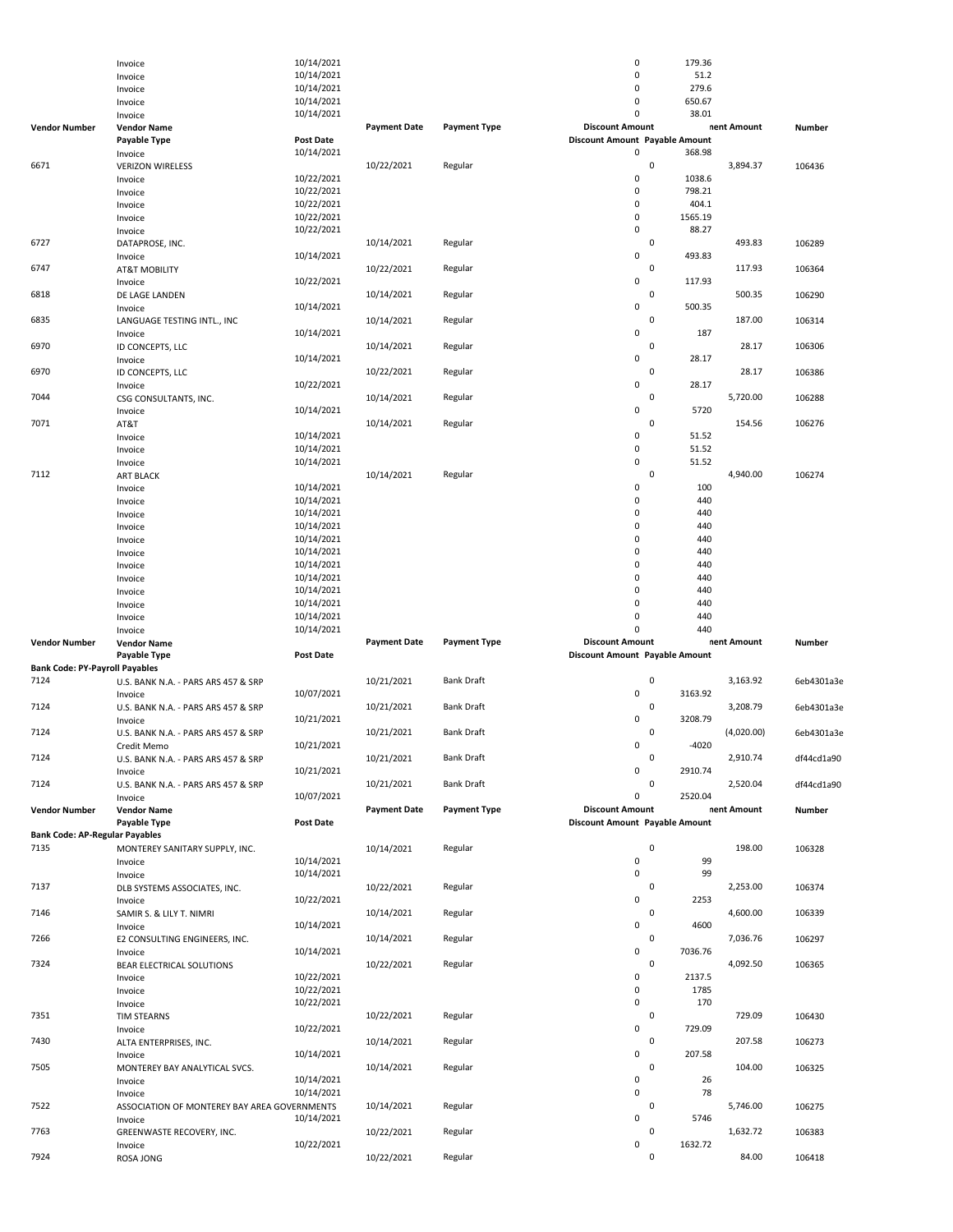|                                       | Invoice                                   | 10/22/2021       |                     |                     | 0                                     | 84          |             |               |
|---------------------------------------|-------------------------------------------|------------------|---------------------|---------------------|---------------------------------------|-------------|-------------|---------------|
| Vendor Number                         | <b>Vendor Name</b>                        |                  | <b>Payment Date</b> | <b>Payment Type</b> | <b>Discount Amount</b>                |             | nent Amount | Number        |
|                                       | Payable Type                              | <b>Post Date</b> |                     |                     | Discount Amount Payable Amount        |             |             |               |
|                                       |                                           |                  |                     |                     |                                       |             |             |               |
| <b>Bank Code: PY-Payroll Payables</b> |                                           |                  |                     |                     |                                       |             |             |               |
| 7958                                  | <b>MCSIG</b>                              |                  | 10/21/2021          | <b>Bank Draft</b>   |                                       | 0           | 119,213.00  | ae54e80a41    |
|                                       | Invoice                                   | 10/21/2021       |                     |                     | $\pmb{0}$                             | 119213      |             |               |
| 7958                                  | <b>MCSIG</b>                              |                  | 10/21/2021          | <b>Bank Draft</b>   |                                       | 0           | 3,775.00    | ae54e80a41    |
|                                       | Debit Memo                                | 10/31/2021       |                     |                     | 0                                     | 3775        |             |               |
| 7958                                  | <b>MCSIG</b>                              |                  | 10/21/2021          | <b>Bank Draft</b>   |                                       | $\mathbf 0$ | 121,577.00  | ae54e80a41    |
|                                       |                                           |                  |                     |                     | 0                                     |             |             |               |
|                                       | Invoice                                   | 10/07/2021       |                     |                     |                                       | 121577      |             |               |
| 7958                                  | <b>MCSIG</b>                              |                  | 10/21/2021          | <b>Bank Draft</b>   |                                       | 0           | 61,793.00   | ae54e80a41    |
|                                       | Debit Memo                                | 11/01/2021       |                     |                     | 0                                     | 61793       |             |               |
| Vendor Number                         | <b>Vendor Name</b>                        |                  | <b>Payment Date</b> | <b>Payment Type</b> | <b>Discount Amount</b>                |             | nent Amount | <b>Number</b> |
|                                       | Payable Type                              | <b>Post Date</b> |                     |                     | <b>Discount Amount Payable Amount</b> |             |             |               |
| <b>Bank Code: AP-Regular Payables</b> |                                           |                  |                     |                     |                                       |             |             |               |
|                                       |                                           |                  |                     |                     |                                       |             |             |               |
| 8022                                  | JEFF K. BILLS                             |                  | 10/14/2021          | Regular             |                                       | 0           | 2,800.00    | 106308        |
|                                       | Invoice                                   | 10/14/2021       |                     |                     | $\pmb{0}$                             | 2800        |             |               |
| 8022                                  | JEFF K. BILLS                             |                  | 10/22/2021          | Regular             |                                       | 0           | 2,800.00    | 106390        |
|                                       | Invoice                                   | 10/22/2021       |                     |                     | $\pmb{0}$                             | 800         |             |               |
|                                       | Invoice                                   | 10/22/2021       |                     |                     | 0                                     | 2000        |             |               |
|                                       |                                           |                  |                     |                     |                                       | $\pmb{0}$   |             |               |
| 8074                                  | DISABILITY ACCESS CONSULTANTS, LLC        |                  | 10/14/2021          | Regular             |                                       |             | 2,000.00    | 106293        |
|                                       | Invoice                                   | 10/14/2021       |                     |                     | 0                                     | 2000        |             |               |
| 8091                                  | <b>BADGER METER INC.</b>                  |                  | 10/14/2021          | Regular             |                                       | $\pmb{0}$   | 711.11      | 106279        |
|                                       | Invoice                                   | 10/14/2021       |                     |                     | 0                                     | 711.11      |             |               |
| 8103                                  | ALLIANT INSURANCE SERVICES, INC.          |                  | 10/14/2021          | Regular             |                                       | $\mathbf 0$ | 689.00      | 106272        |
|                                       |                                           |                  |                     |                     | 0                                     | 689         |             |               |
|                                       | Invoice                                   | 10/14/2021       |                     |                     |                                       |             |             |               |
| 8238                                  | <b>GENE FISCHER</b>                       |                  | 10/22/2021          | Regular             |                                       | 0           | (2,000.00)  | 106381        |
| 8238                                  | <b>GENE FISCHER</b>                       |                  | 10/22/2021          | Regular             |                                       | $\pmb{0}$   | 2,000.00    | 106381        |
|                                       | Invoice                                   | 10/22/2021       |                     |                     | 0                                     | 1000        |             |               |
|                                       | Invoice                                   | 10/22/2021       |                     |                     | 0                                     | 1000        |             |               |
| 8273                                  |                                           |                  |                     |                     |                                       | $\pmb{0}$   | 109.74      | 106343        |
|                                       | SMILE BUSINESS PRODUCTS, INC.             |                  | 10/14/2021          | Regular             |                                       |             |             |               |
|                                       | Invoice                                   | 10/14/2021       |                     |                     | 0                                     | 109.74      |             |               |
| 8332                                  | <b>IVY SIMPSON</b>                        |                  | 10/22/2021          | Regular             |                                       | $\mathbf 0$ | 223.00      | 106387        |
|                                       | Invoice                                   | 10/22/2021       |                     |                     | $\mathbf 0$                           | 223         |             |               |
| 8338                                  | <b>FEDEX</b>                              |                  | 10/22/2021          | Regular             |                                       | 0           | 13.01       | 106379        |
|                                       | Invoice                                   | 10/22/2021       |                     |                     | $\mathbf 0$                           | 13.01       |             |               |
|                                       |                                           |                  |                     |                     |                                       |             |             |               |
| 8375                                  | STATE WATER RES. CONTROL BOARD            |                  | 10/14/2021          | Regular             |                                       | $\mathbf 0$ | 50.00       | 106345        |
|                                       | Invoice                                   | 10/14/2021       |                     |                     | $\pmb{0}$                             | 50          |             |               |
| 8493                                  | CORODATA RECORDS MGMT., INC.              |                  | 10/22/2021          | Regular             |                                       | 0           | 592.14      | 106370        |
|                                       | Invoice                                   | 10/22/2021       |                     |                     | $\pmb{0}$                             | 592.14      |             |               |
| 8512                                  | CALIFORNIA TOWING & TRANSPORT             |                  | 10/22/2021          | Regular             |                                       | 0           | 225.00      | 106367        |
|                                       |                                           | 10/22/2021       |                     |                     | $\pmb{0}$                             | 225         |             |               |
|                                       | Invoice                                   |                  |                     |                     |                                       |             |             |               |
| 8691                                  | ORBIS PARTNERS, LLC                       |                  | 10/14/2021          | Regular             |                                       | 0           | 1,092.00    | 106329        |
|                                       | Invoice                                   | 10/14/2021       |                     |                     | 0                                     | 1092        |             |               |
| 8755                                  | TRUST TWO - CORONA 1997 TRUST             |                  | 10/14/2021          | Regular             |                                       | 0           | 969.10      | 106349        |
|                                       | Invoice                                   | 10/14/2021       |                     |                     | 0                                     | 723.5       |             |               |
|                                       |                                           | 10/14/2021       |                     |                     | $\mathbf 0$                           | 245.6       |             |               |
|                                       | Invoice                                   |                  |                     |                     |                                       |             |             |               |
| 8784                                  | SMJB INC                                  |                  | 10/22/2021          | Regular             |                                       | $\pmb{0}$   | 6,336.00    | 106423        |
|                                       | Invoice                                   | 10/22/2021       |                     |                     | 0                                     | 3350.25     |             |               |
|                                       | Invoice                                   | 10/22/2021       |                     |                     | 0                                     | 2985.75     |             |               |
|                                       |                                           |                  |                     |                     |                                       |             | nent Amount | Number        |
|                                       |                                           |                  |                     |                     |                                       |             |             |               |
| Vendor Number                         | <b>Vendor Name</b>                        |                  | <b>Payment Date</b> | <b>Payment Type</b> | <b>Discount Amount</b>                |             |             |               |
|                                       | Payable Type                              | <b>Post Date</b> |                     |                     | Discount Amount Payable Amount        |             |             |               |
| 8791                                  | MONTEREY ONE WATER                        |                  | 10/22/2021          | Regular             |                                       | 0           | 4,245.19    | 106408        |
|                                       | Invoice                                   | 10/22/2021       |                     |                     | 0                                     | 65.82       |             |               |
|                                       |                                           | 10/22/2021       |                     |                     | U                                     | 24.2        |             |               |
|                                       | Invoice                                   |                  |                     |                     |                                       |             |             |               |
|                                       | Invoice                                   | 10/22/2021       |                     |                     | 0                                     | 24.2        |             |               |
|                                       | Invoice                                   | 10/22/2021       |                     |                     | 0                                     | 97.04       |             |               |
|                                       | Invoice                                   | 10/22/2021       |                     |                     | $\mathsf 0$                           | 97.04       |             |               |
|                                       | Invoice                                   | 10/22/2021       |                     |                     | 0                                     | 65.82       |             |               |
|                                       | Invoice                                   | 10/22/2021       |                     |                     | $\mathsf 0$                           | 329.1       |             |               |
|                                       |                                           | 10/22/2021       |                     |                     | 0                                     | 24.2        |             |               |
|                                       | Invoice                                   |                  |                     |                     |                                       |             |             |               |
|                                       | Invoice                                   | 10/22/2021       |                     |                     | 0                                     | 97.04       |             |               |
|                                       | Invoice                                   | 10/22/2021       |                     |                     | 0                                     | 1059.83     |             |               |
|                                       | Invoice                                   | 10/22/2021       |                     |                     | 0                                     | 97.04       |             |               |
|                                       | Invoice                                   | 10/22/2021       |                     |                     | $\pmb{0}$                             | 1319.08     |             |               |
|                                       |                                           | 10/22/2021       |                     |                     | 0                                     | 197.46      |             |               |
|                                       | Invoice                                   |                  |                     |                     |                                       |             |             |               |
|                                       | Invoice                                   | 10/22/2021       |                     |                     | $\mathbf 0$                           | 265.02      |             |               |
|                                       | Invoice                                   | 10/22/2021       |                     |                     | $\mathbf 0$                           | 40.3        |             |               |
|                                       | Invoice                                   | 10/22/2021       |                     |                     | $\pmb{0}$                             | 238         |             |               |
|                                       | Invoice                                   | 10/22/2021       |                     |                     | 0                                     | 204         |             |               |
| 8995                                  | <b>ABBY BUKOFZER</b>                      |                  | 10/22/2021          | Regular             |                                       | 0           | 78.40       | 106357        |
|                                       | Invoice                                   | 10/22/2021       |                     |                     | 0                                     | 78.4        |             |               |
| 9051                                  |                                           |                  |                     |                     |                                       | $\pmb{0}$   | 822.46      |               |
|                                       | A & B FIRE PROTECTION AND SAFETY INC.     |                  | 10/22/2021          | Regular             |                                       |             |             | 106356        |
|                                       | Invoice                                   | 10/22/2021       |                     |                     | 0                                     | 266.46      |             |               |
|                                       | Invoice                                   | 10/22/2021       |                     |                     | $\mathsf 0$                           | 556         |             |               |
| 9095                                  | SHI INTERNATIONAL CORP.                   |                  | 10/22/2021          | Regular             |                                       | 0           | 3,525.30    | 106421        |
|                                       |                                           | 10/22/2021       |                     |                     | $\mathbf 0$                           | 3525.3      |             |               |
|                                       | Invoice                                   |                  |                     |                     |                                       |             |             |               |
| 9099                                  | DUDE SOLUTIONS, INC.                      |                  | 10/14/2021          | Regular             |                                       | 0           | 34,530.30   | 106296        |
|                                       | Invoice                                   | 10/14/2021       |                     |                     | $\mathbf 0$                           | 34530.3     |             |               |
| 9106                                  | THE SOHAGI LAW GROUP                      |                  | 10/14/2021          | Regular             |                                       | 0           | 28,399.75   | 106348        |
|                                       | Invoice                                   | 10/14/2021       |                     |                     | $\mathbf 0$                           | 28399.75    |             |               |
| 9213                                  | MOSSBERG & COMPANY, INC.                  |                  | 10/22/2021          | Regular             |                                       | 0           | 2,448.00    | 106410        |
|                                       |                                           | 10/22/2021       |                     |                     | 0                                     | 2448        |             |               |
|                                       | Invoice                                   |                  |                     |                     |                                       |             |             |               |
| 9226                                  | CONDOR SECURITY OF AMERICA, INC.          |                  | 10/22/2021          | Regular             |                                       | 0           | 1,500.00    | 106369        |
| 9240                                  | Invoice<br>KOVATCH MOBILE EQUIPMENT CORP. | 10/22/2021       | 10/14/2021          | Regular             | $\mathbf 0$                           | 1500<br>0   | 116.71      | 106310        |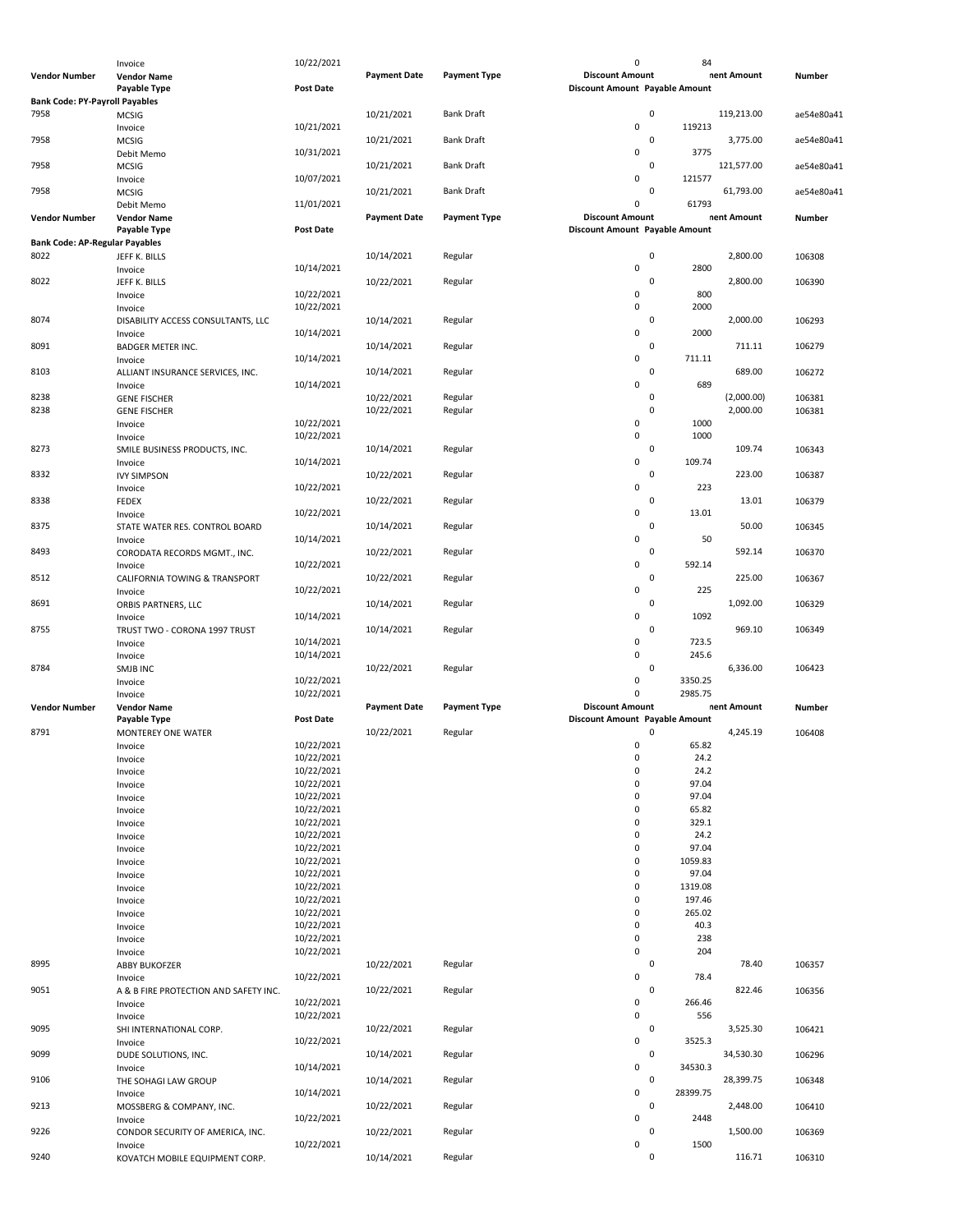|                                       | Invoice                                      | 10/14/2021       |                     |                     | 0                              | 116.71                |             |            |
|---------------------------------------|----------------------------------------------|------------------|---------------------|---------------------|--------------------------------|-----------------------|-------------|------------|
| 9247                                  | VERIZON CONNECT NWF INC.                     |                  | 10/22/2021          | Regular             |                                | 0                     | 1,908.95    | 106435     |
|                                       | Invoice                                      | 10/22/2021       |                     |                     | 0                              | 1908.95               |             |            |
| 9409                                  | STURDY OIL COMPANY<br>Invoice                | 10/22/2021       | 10/22/2021          | Regular             | 0                              | $\pmb{0}$<br>2576.46  | 7,734.76    | 106427     |
|                                       | Invoice                                      | 10/22/2021       |                     |                     | 0                              | 5158.3                |             |            |
| 9470                                  | C & A PORTABLE POTTIES SERVICE LLC           |                  | 10/14/2021          | Regular             |                                | $\mathbf 0$           | 284.05      | 106281     |
|                                       | Invoice                                      | 10/14/2021       |                     |                     | 0<br>0                         | 87.4<br>196.65        |             |            |
| 9527                                  | Invoice<br>MONTEREY BAY MILITARY HOUSING LLC | 10/14/2021       | 10/14/2021          | Regular             |                                | 0                     | 6,344.70    | 106326     |
|                                       | Invoice                                      | 10/14/2021       |                     |                     | 0                              | 6344.7                |             |            |
| 9527                                  | MONTEREY BAY MILITARY HOUSING LLC            |                  | 10/22/2021          | Regular             |                                | 0                     | 28,600.00   | 106403     |
| Vendor Number                         | Invoice<br><b>Vendor Name</b>                | 10/22/2021       | <b>Payment Date</b> | <b>Payment Type</b> | 0<br><b>Discount Amount</b>    | 28600                 | nent Amount | Number     |
|                                       | Payable Type                                 | <b>Post Date</b> |                     |                     | Discount Amount Payable Amount |                       |             |            |
| 9532                                  | MANGOLD PROPERTY MANAGEMENT, INC.            |                  | 10/14/2021          | Regular             |                                | $\mathbf 0$           | 7,443.75    | 106317     |
|                                       | Invoice                                      | 10/14/2021       | <b>Payment Date</b> | <b>Payment Type</b> | 0<br><b>Discount Amount</b>    | 7443.75               |             |            |
| Vendor Number                         | <b>Vendor Name</b><br>Payable Type           | <b>Post Date</b> |                     |                     | Discount Amount Payable Amount |                       | nent Amount | Number     |
| <b>Bank Code: PY-Payroll Payables</b> |                                              |                  |                     |                     |                                |                       |             |            |
| 9543                                  | <b>TEXAS LIFE</b>                            |                  | 10/21/2021          | <b>Bank Draft</b>   |                                | $\mathbf 0$           | (0.16)      | DFT0005004 |
| 9543                                  | Credit Memo<br><b>TEXAS LIFE</b>             | 10/21/2021       | 10/21/2021          | <b>Bank Draft</b>   | 0                              | $-0.16$<br>0          | 406.78      | DFT0005004 |
|                                       | Invoice                                      | 10/07/2021       |                     |                     | 0                              | 406.78                |             |            |
| 9543                                  | <b>TEXAS LIFE</b>                            |                  | 10/21/2021          | <b>Bank Draft</b>   |                                | $\mathbf 0$           | 406.78      | DFT0005004 |
|                                       | Invoice                                      | 10/21/2021       |                     |                     | 0<br><b>Discount Amount</b>    | 406.78                |             |            |
| <b>Vendor Number</b>                  | <b>Vendor Name</b><br>Payable Type           | <b>Post Date</b> | <b>Payment Date</b> | <b>Payment Type</b> | Discount Amount Payable Amount |                       | nent Amount | Number     |
| <b>Bank Code: AP-Regular Payables</b> |                                              |                  |                     |                     |                                |                       |             |            |
| 9561                                  | AMANDA LIANG                                 |                  | 10/22/2021          | Regular             |                                | 0                     | 5,181.00    | 106360     |
| 9562                                  | Invoice<br>SEDGWICK CMS, INC.                | 10/22/2021       |                     | Regular             | 0                              | 5181<br>$\mathbf 0$   | 269.63      | 106342     |
|                                       | Invoice                                      | 10/14/2021       | 10/14/2021          |                     | 0                              | 269.63                |             |            |
| 9565                                  | SOLAR INTEGRATED FUND IV-A, LLC              |                  | 10/22/2021          | Regular             |                                | $\mathbf 0$           | 81.34       | 106425     |
|                                       | Invoice                                      | 10/22/2021       |                     |                     | 0                              | 81.34                 |             |            |
| 9579                                  | CITYGATE ASSOCIATES, LLC<br>Invoice          | 10/14/2021       | 10/14/2021          | Regular             | 0                              | 0<br>3572.63          | 3,572.63    | 106283     |
| 9592                                  | SEASIDE HOUSING LP                           |                  | 10/14/2021          | Regular             |                                | 0                     | 12,204.15   | 106341     |
|                                       | Invoice                                      | 10/14/2021       |                     |                     | 0                              | 3782.75               |             |            |
|                                       | Invoice                                      | 10/14/2021       |                     |                     | 0                              | 4143.7                |             |            |
| 9592                                  | Invoice<br>SEASIDE HOUSING LP                | 10/14/2021       | 10/22/2021          | Regular             | 0                              | 4277.7<br>0           | 10,759.30   | 106420     |
|                                       | Invoice                                      | 10/22/2021       |                     |                     | 0                              | 6517.35               |             |            |
|                                       | Invoice                                      | 10/22/2021       |                     |                     | 0                              | 2812.95               |             |            |
| 9610                                  | Invoice                                      | 10/22/2021       |                     | Regular             | 0                              | 1429<br>$\mathbf 0$   | 1,950.00    |            |
|                                       | HIROKO MANAKA<br>Invoice                     | 10/14/2021       | 10/14/2021          |                     | 0                              | 1950                  |             | 106305     |
| 9617                                  | <b>JANA PHARES</b>                           |                  | 10/22/2021          | Regular             |                                | $\mathbf 0$           | 6,270.00    | 106388     |
|                                       | Invoice                                      | 10/22/2021       |                     |                     | 0                              | 6270                  |             |            |
| 9618                                  | <b>JANE HEIDER</b><br>Invoice                | 10/22/2021       | 10/22/2021          | Regular             | 0                              | 0<br>6573.25          | 6,573.25    | 106389     |
| 9621                                  | <b>AGUSTIN HERNANDEZ</b>                     |                  | 10/14/2021          | Regular             |                                | 0                     | 5,700.00    | 106271     |
|                                       | Invoice                                      | 10/14/2021       |                     |                     | 0                              | 5700                  |             |            |
| 9645                                  | SILVER & WRIGHT LLP                          | 10/22/2021       | 10/22/2021          | Regular             | 0                              | 0<br>353.78           | 19,009.13   | 106422     |
|                                       | Invoice<br>Invoice                           | 10/22/2021       |                     |                     | 0                              | 18606.35              |             |            |
|                                       | Invoice                                      | 10/22/2021       |                     |                     | 0                              | 49                    |             |            |
| 9652                                  | DEPARTMENT OF TOXIC SUBSTANCES CONTROL       |                  | 10/14/2021          | Regular             |                                | 0                     | 5,800.06    | 106292     |
| 9654                                  | Invoice<br><b>GARRETT MILES</b>              | 10/14/2021       | 10/14/2021          | Regular             | 0                              | 5800.06<br>0          | 328.60      | 106299     |
|                                       | Invoice                                      | 10/14/2021       |                     |                     | 0                              | 328.6                 |             |            |
| 9660                                  | PARISI TRANSPORTATION CONSULTING INC.        |                  | 10/14/2021          | Regular             |                                | 0                     | 22,438.75   | 106332     |
| 9670                                  | Invoice<br>ROBERT HALF INTERNATIONAL INC.    | 10/14/2021       | 10/14/2021          | Regular             | 0                              | 22438.75<br>$\pmb{0}$ | 1,472.40    | 106338     |
|                                       | Invoice                                      | 10/14/2021       |                     |                     | 0                              | 1472.4                |             |            |
| 9680                                  | KENNETH E. LINDQUIST                         |                  | 10/22/2021          | Regular             |                                | 0                     | 212.78      | 106392     |
|                                       | Invoice                                      | 10/22/2021       |                     |                     | 0                              | 212.78                |             |            |
| 9699                                  | RELIABLE TRANSLATIONS CORP.<br>Invoice       | 10/22/2021       | 10/22/2021          | Regular             | 0                              | 0<br>1470             | 1,470.00    | 106416     |
| 9705                                  | PATHWAY VET ALLIANCE HOLDING LLC             |                  | 10/22/2021          | Regular             |                                | 0                     | 899.50      | 106413     |
|                                       | Invoice                                      | 10/22/2021       |                     |                     | 0                              | 899.5                 |             |            |
| 9707                                  | ROAD 2 REALITY                               |                  | 10/22/2021          | Regular             | 0                              | $\mathbf 0$<br>3000   | 3,000.00    | 106417     |
| <b>Vendor Number</b>                  | Invoice<br><b>Vendor Name</b>                | 09/24/2021       | <b>Payment Date</b> | <b>Payment Type</b> | <b>Discount Amount</b>         |                       | nent Amount | Number     |
|                                       | Payable Type                                 | Post Date        |                     |                     | Discount Amount Payable Amount |                       |             |            |
| 9710                                  | TNT PAINTING & DECORATING INC.               |                  | 10/22/2021          | Regular             |                                | $\mathbf 0$           | 10,500.00   | 106431     |
|                                       | Invoice                                      | 10/22/2021       |                     |                     | 0                              | 10500                 |             |            |
| 9715                                  | COSTAR REALTY INFORMATION, INC.<br>Invoice   | 10/14/2021       | 10/14/2021          | Regular             | 0                              | 0<br>455              | 455.00      | 106287     |
| 9722                                  | <b>CASEBOOK PBC</b>                          |                  | 10/14/2021          | Regular             |                                | 0                     | 4,977.03    | 106282     |
|                                       | Invoice                                      | 10/14/2021       |                     |                     | 0                              | 4977.03               |             |            |
| 9723                                  | L.A. HEARNE COMPANY<br>Invoice               | 10/14/2021       | 10/14/2021          | Regular             | 0                              | 0<br>1118.24          | 1,118.24    | 106311     |
| 9724                                  | AURELIA GARCIA QUEVEDO                       |                  | 10/14/2021          | Regular             |                                | 0                     | 78.75       | 106278     |
|                                       | Invoice                                      | 10/14/2021       |                     |                     | 0                              | 78.75                 |             |            |
| 9725                                  | LaVON BROWN                                  |                  | 10/14/2021          | Regular             |                                | 0                     | 277.95      | 106316     |